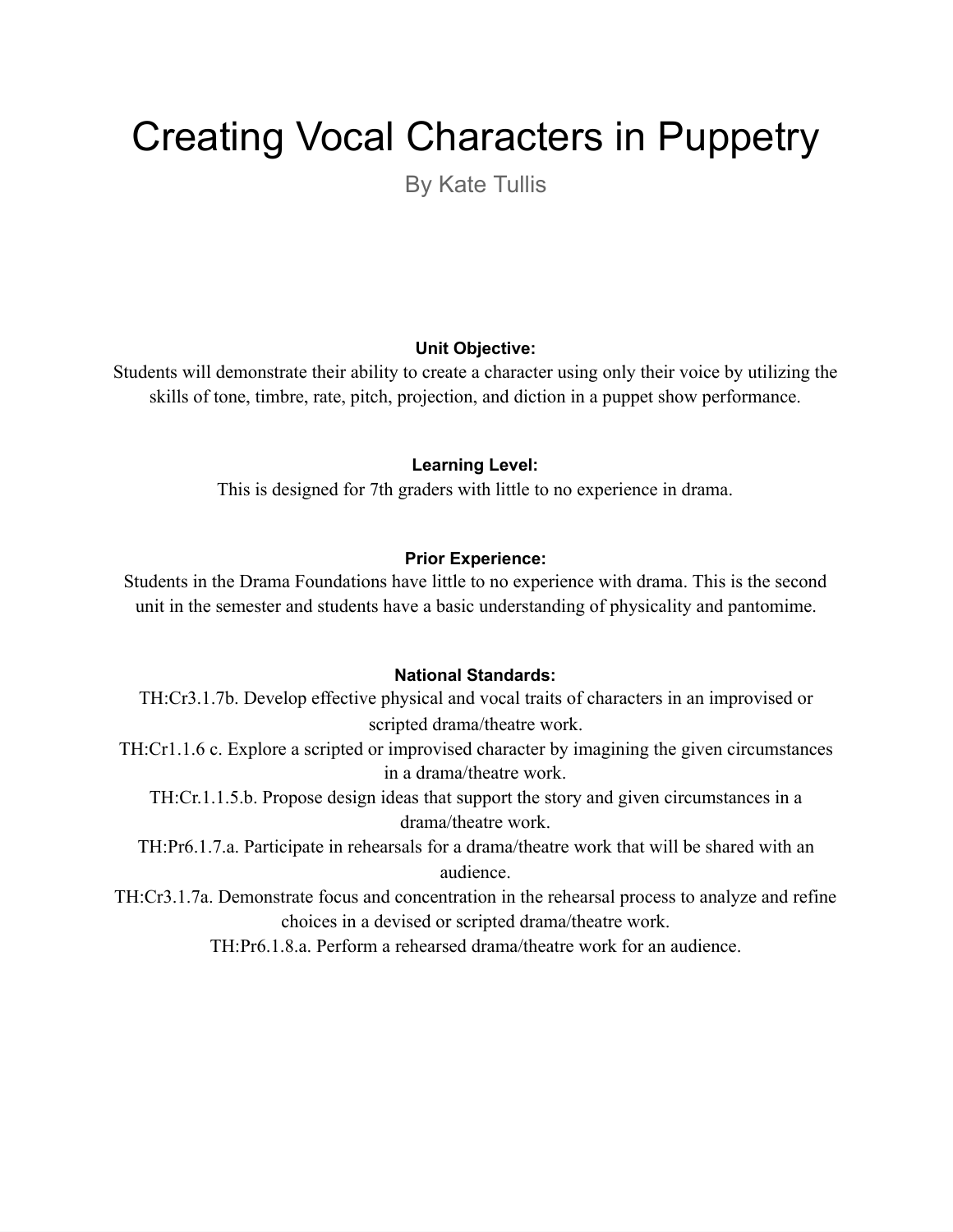## Understanding By Design Elements

#### **The Big Idea**

Vocal variety has the power to draw audience members into a story.

#### **Essential Questions**

What makes a story interesting to listen to? How can voices work together to tell a story? What can I do to take care of my voice? What does self-reflection help me discover about my performance?

#### **Enduring Understandings**

We can act with our voices. Vocal variety makes a story more interesting. Stories built with exposition, rising action, climax, etc. are the most engaging. Rehearsal leads to a better prepared performance.

#### **Authentic Performance Tasks**

Students will perform tongue twisters for the class as they demonstrate proper diction and projection.

Students will demonstrate vocal variety as they perform a short contentless scene for the class. Students will record a preview of their puppet performance and assess their personal progress. Students will create their vocal characters as part of a short puppet show group performance for the class.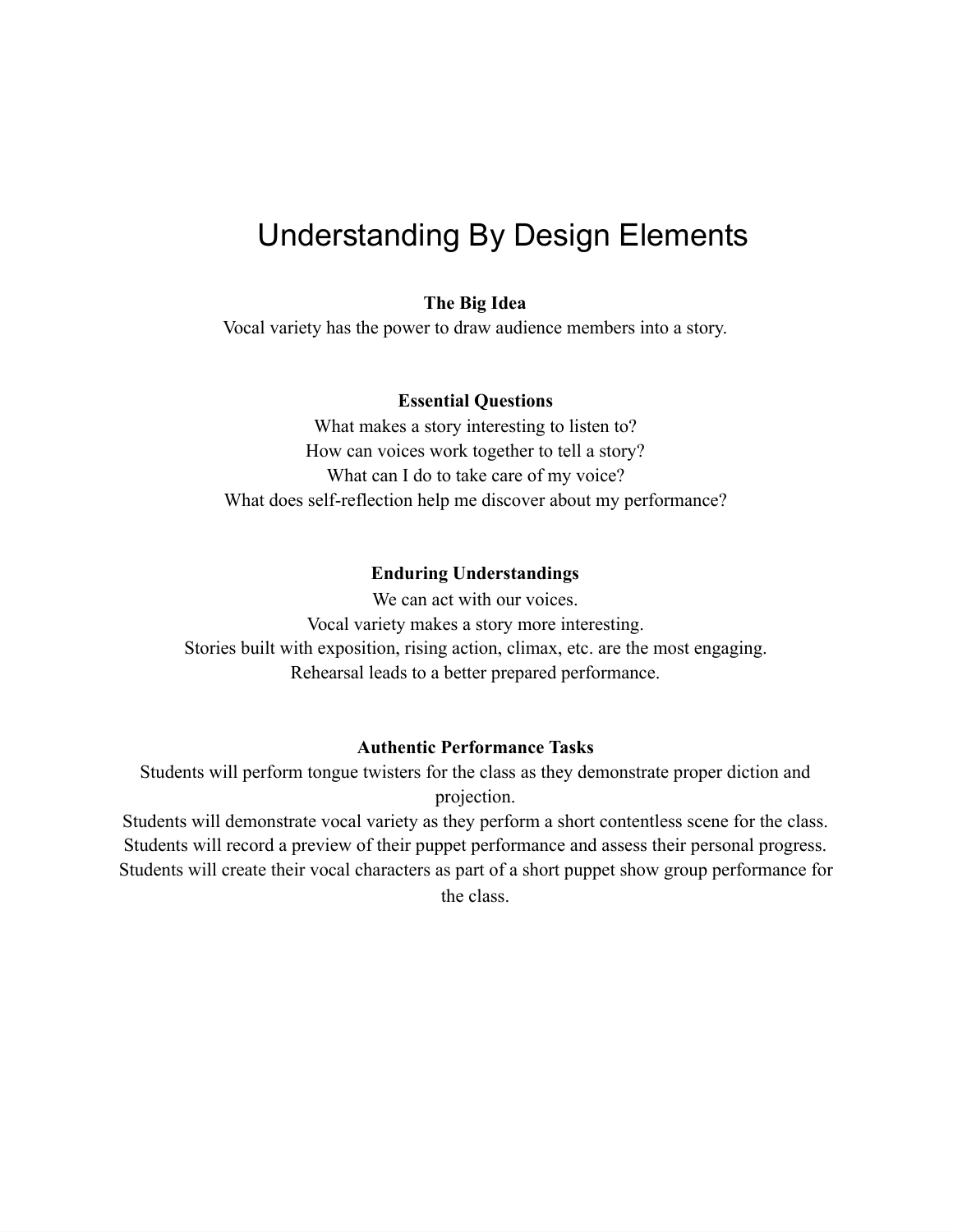## **Standards:**

TH:Cr3.1.7b. Develop effective physical and vocal traits of characters in an improvised or scripted drama/theatre work. Standard 7–8.T.P.5: Communicate meaning using the voice through volume, pitch, tone, rate, and clarity.

## **Enduring Understanding:**

I can use my voice to tell an interesting story. Projection and diction are essential to helping audiences to understand the story.

## **Essential Question:**

How do I project correctly in order to protect my voice? What does good diction look and sound like?

## **Educational Objective:**

Students will demonstrate their understanding of projection and diction by performing a tongue twister for the rest of the class which will be seated at the back of the auditorium.

## **Materials:**

Chromebooks for pre-assessment Printed copies of modified pre-assessment quiz Projector and Sound system turned on Printed Tongue Twisters Students need a pencil and piece of paper.

#### **Introduction (10 minutes)**

- Announce the at home preview assignment and the character worksheets for those that were absent.
- Have students finish their pantomime performances from last class.

## **Hook (15 minutes)**

- Open up Canvas and take a short quiz.
- The questions in this quiz are about using your voice, which is our next unit. I know that you might not already know what these words mean, so just give me your best guess. This quiz is NOT graded, I just want to understand what you might already know about voice within the context of theatre.
- You can have as much time as you need.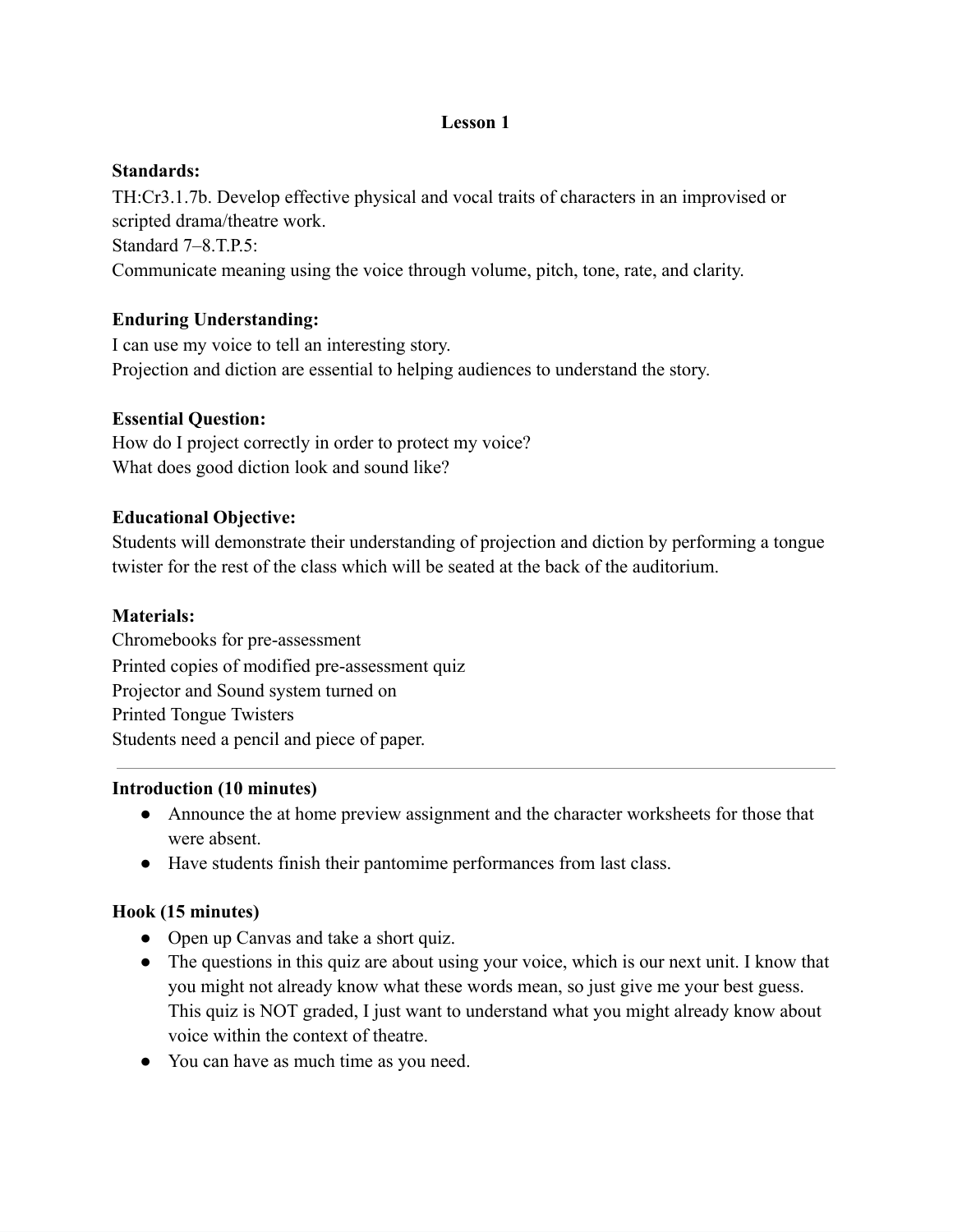## **Teaching Presentation and Guided Practice (15 minutes)**

- We just finished our movement unit and we created short pantomime stories, where we focused on telling stories with our bodies. What other elements of theatre help us to tell stories?
	- Voice (Segway)
	- Lights
	- Sound
	- Costumes
	- Dance
- We can use our voice to tell stories in a compelling way just like our bodies.
	- When do you tell stories either formally or informally? (Answers might include: to family and friends, etc.). We use our voices to tell all the interesting things that happened to us or to someone else.
	- $\circ$  Watch this clip
		- https://www.youtube.com/watch?v=T18NCobS43c&ab\_channel=Storylin eOnline
		- I will post the link on Canvas, so you can keep watching it there if you would like!
	- Questions about storytelling with voice.
		- What was the story?
		- What was your favorite part, why?
		- What did you like about how they used their voice?
		- What did they do with their voice to help tell the story?
- Transition:
	- Have you noticed yourself doing this same thing when you talk with family and friends? Or have you noticed someone else doing this when they tell a story?
		- It is essential for us to understand those who are telling the stories, otherwise, it's harder to appreciate the characters and story that they are creating. Projection and diction help us to be understood by the audience.
- Projection
	- Have students lay down on the stage, hand on belly, watch your breath.
	- Instruction: Projection is using our breath to power our voices so that it will carry throughout the space. When you breath in, breath through your diaphragm (your belly) instead of through your shoulders. When you exhale, notice your diaphragm moving. We don't yell because we want to take care of our voices.
		- Have students practice breathing with their diaphragm. Then, have them exhale and yawn saying "Ahhhh" from high to low. Make sure that they are powering this with their breath not with their throat.
		- Have students imagine being able to see their breath. Have them yawn again and this time have them try to get their breath all the way to the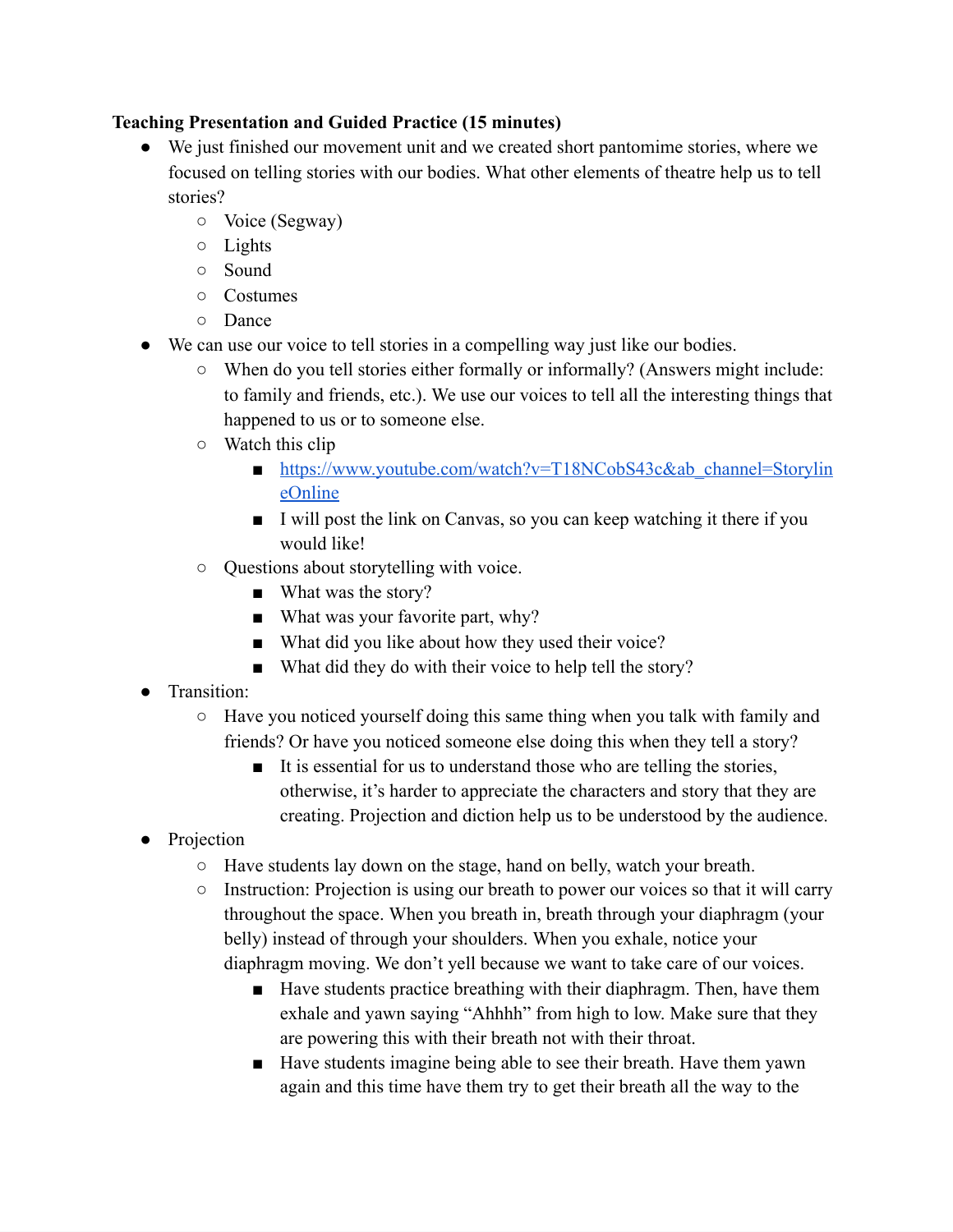ceiling. This visualization should help them "be louder" but by using their breath instead of their vocal chords.

- Do "ahh's" until the students grasp the concept.
- Get into partnerships and practice saying "My favorite animal is " as you project. Start 5, then 10, then 15 feet away from each other, can you hear each other? Project by using your breath.
- Transition:
	- Grab a pencil and scratch piece of paper on your way back to the stage.
- Give the students a pop quiz but use bad diction. As you give the questions, mumble, talk to fast, etc. Tell students that you can't repeat any questions.
	- What is the name of the school?
	- What is our school mascot?
	- What time does this period end?
	- What is your favorite class this semester?
	- What class do you have next?
- Discussion
	- "Put your pencils down on the ground next to you. This won't actually count towards your grade. I was exhibiting bad diction. Turn to your neighbor and talk about what you can do to have good diction."
	- Ask the class to come up with an answer to the question, "What does good diction look like?"
- We are now going to do some diction exercises to help us enunciate.
	- $\circ$  A,B,Cs with good diction.
	- The tip of the tongue, the teeth, the lips…

## **Independent Practice (30 minutes)**

- Tongue twister performance (7 minutes rehearse, 20 minutes perform and discuss).
	- Get into partners.
	- Number partnerships 1-7. Based on their number, that is the tongue twister copy they pick up.
	- Practice doing your tongue twister with projection and diction. You will be saying it for the class, who will be sitting towards the back of the auditorium.
	- $\circ$  Perform them for the class. All the partnerships that had tongue twister #1 will get on stage together and perform their tongue twisters one after the other. Then all the partnerships with the #2 tongue twisters will come up and perform theirs.
- Transition: On their way to find a space in the classroom to rehearse, ask them to put their pencil away and throw their paper away.
- If time, we can make it a competition.
	- Those that want to enter can. The partnership that can do it the fastest, clearest, and still projecting wins!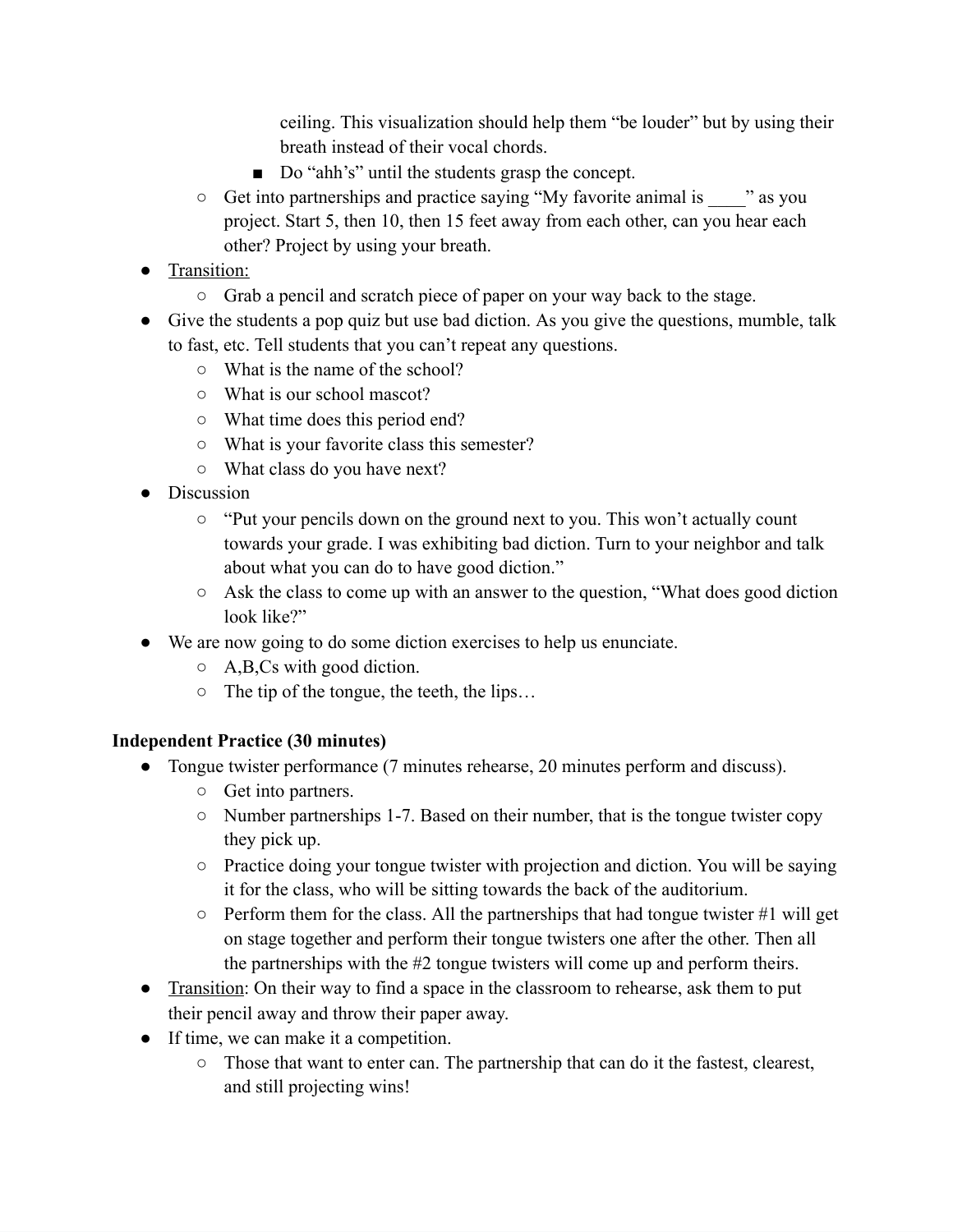## **Closure (as they perform)**

- Remind students to project and to enunciate their words.
- After each partnership's performance, ask the audience students,
	- Can you hear and understand them?
- If students were not heard, have them put their hand on their belly and take deep breaths while they perform it a second time for the class.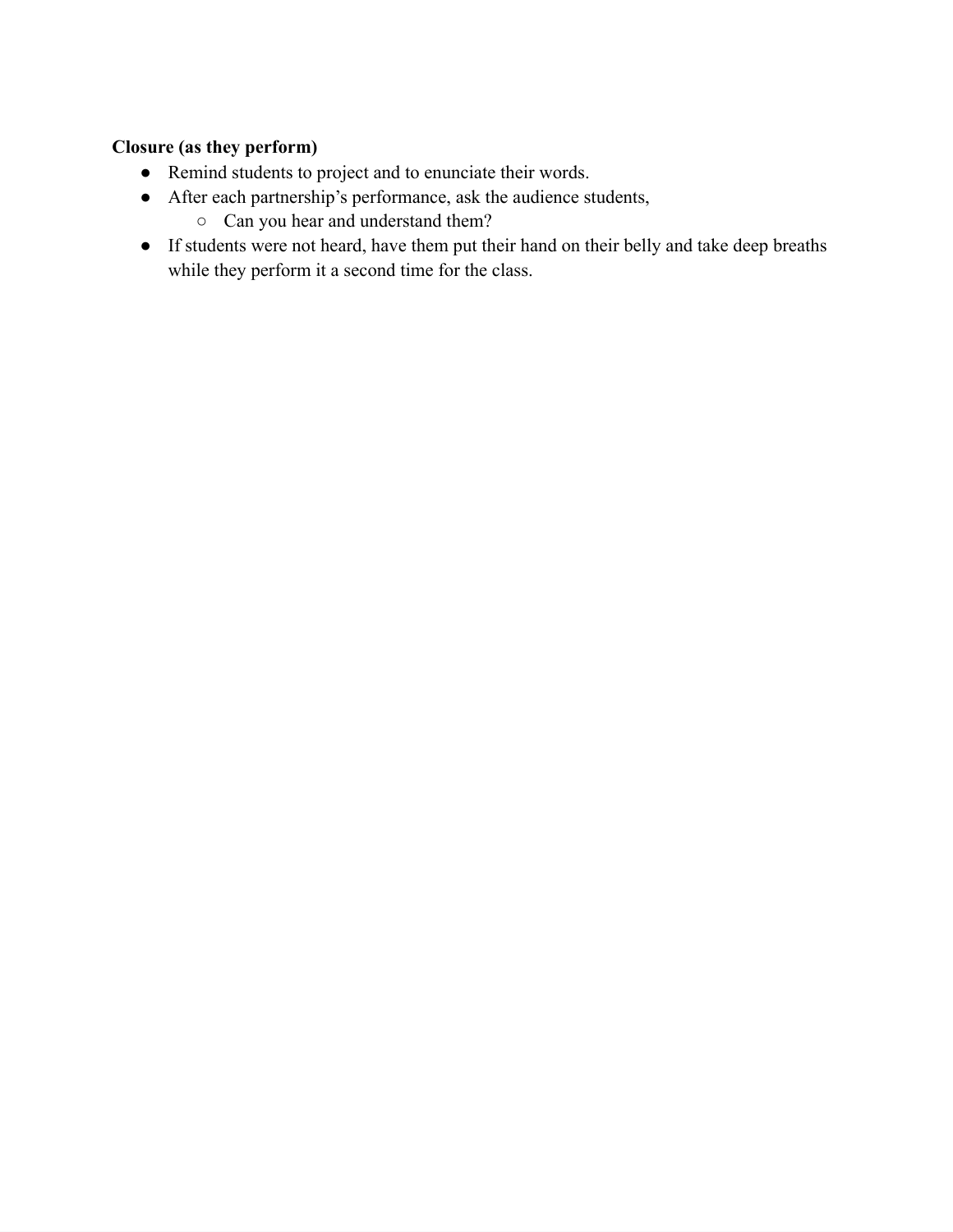## **Standards:**

TH:Cr3.1.7b. Develop effective physical and vocal traits of characters in an improvised or scripted drama/theatre work. Standard 7–8.T.P.5: Communicate meaning using the voice through volume, pitch, tone, rate, and clarity.

## **Enduring Understanding:**

Theatre artists make strong choices to effectively convey meaning. (Anchor Standard 4) Theatre artists work to discover different ways of communicating meaning. (Anchor Standard 2)

## **Essential Question:**

Theatre artists make strong choices to effectively convey meaning. (Anchor Standard 4) How, when, and why do theatre artists' choices change? (Anchor Standard 2)

## **Educational Objective:**

Students will demonstrate an understanding of pitch, rate, and tone by performing a nonsense (contentless) scene utilizing these vocal qualities for the class.

## **Materials:**

- Students need to bring a pencil with them
- Scratch pieces of paper
- A Hat
- Contentless scenes
- Powerpoint explaining terms
- Reference ( $\frac{http://tedb.byu.edu/?page_id=4650)}{$

## **Pre-Class (5 minutes)**

- Have students write one sentence about something that is their favorite (like "My favorite animal is dog.") and put it into a hat as they come into the classroom. Mix the sentences up in the hat.
- Provide scratch paper for them. Have students use their own pencil and then put it away when they are done.

## **Hook (10 minutes)**

- Watch this clip of Arnie the Doughnut from Storyline Online
- Discussion
	- Turn to the person next to you and talk about "What was the story?"
	- Turn to a new person and talk about "What characters were in the story?"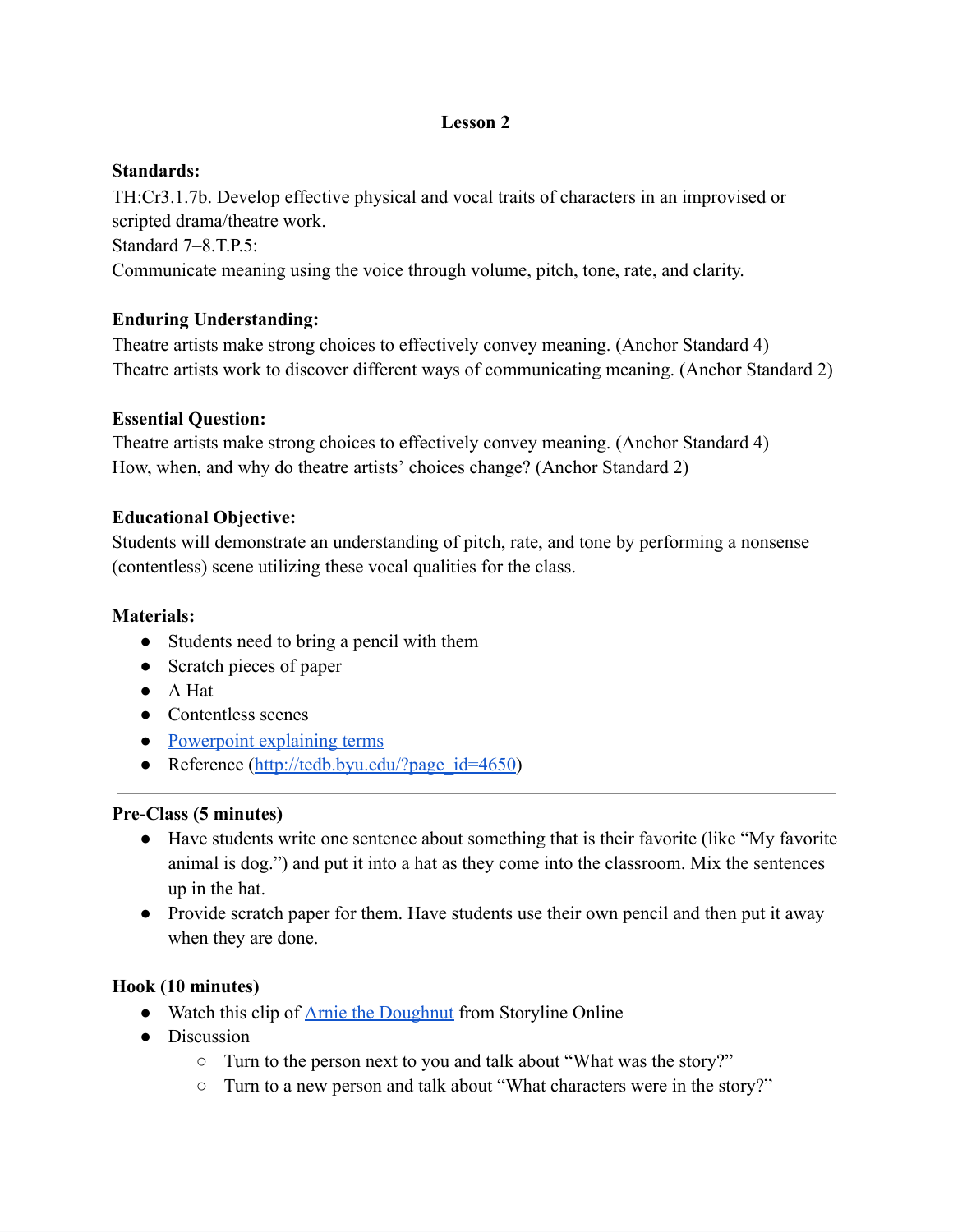- How did this actor make the character voices distinct?
- $\circ$  How did the actor help you understand when the most intense part of the story was?
- What else did they do with their voice to help tell the story?
- Transition: Have students turn to the people sitting next to them and brainstorm a definition for tone, pitch, and rate and how they were used in this video example.
	- $\circ$  It's okay if the students aren't correct because we will be going over those terms.
	- $\circ$  Listen in on their conversations to see if anyone gets it correct. You can have them share with the class if you would like.

## **Teaching Presentation (15 minutes)**

- Have students sit on the apron of the stage, facing the projector. Have a student lower it for you. Pass the hat with the sentences in it around to each student while the projector is being lowered and powerpoint being pulled up. Each student will take one slip of paper.
	- Don't share the sentence with anyone next to you.
- Introduce the 3 new terms of tone, pitch, and rate.
	- As each term is introduced, the students will use their slip of paper with a sentence on it to practice the new term. Practice the sentence to yourself for 10 seconds, then do it for the person next to you. Each time with someone different. Practice saying your sentence, manipulating either tone, pitch, or rate with your partner as we discuss those terms.
	- Tone This is the emotion in our voice. Ask the class to give you as many examples as they can of different emotions. "When does our tone of voice change?" Now practice.
	- $\circ$  Pitch High versus low. Brainstorm characters with high or low with the person next to you. "When might cause our pitch change? Give me an example." Now practice.
	- Rate Fast versus slow. "When does the rate at which we speak change? Give me an example." Now practice.
- Come back to the Arnie the Doughnut video example. Have the students tell you about the tone, pitch, and rate of the characters.
	- Tone have students share with the people next to them
	- Pitch call on individual students to share with the class
	- Rate volunteer student to share

#### **Guided Practice: (5 minutes)**

- Everybody switch partners! Find someone that you haven't worked with yet today.
- Give students one of the characters from the list on the projector. You will each say something in your character voice. You can use your sentence on your slip of paper or say something else.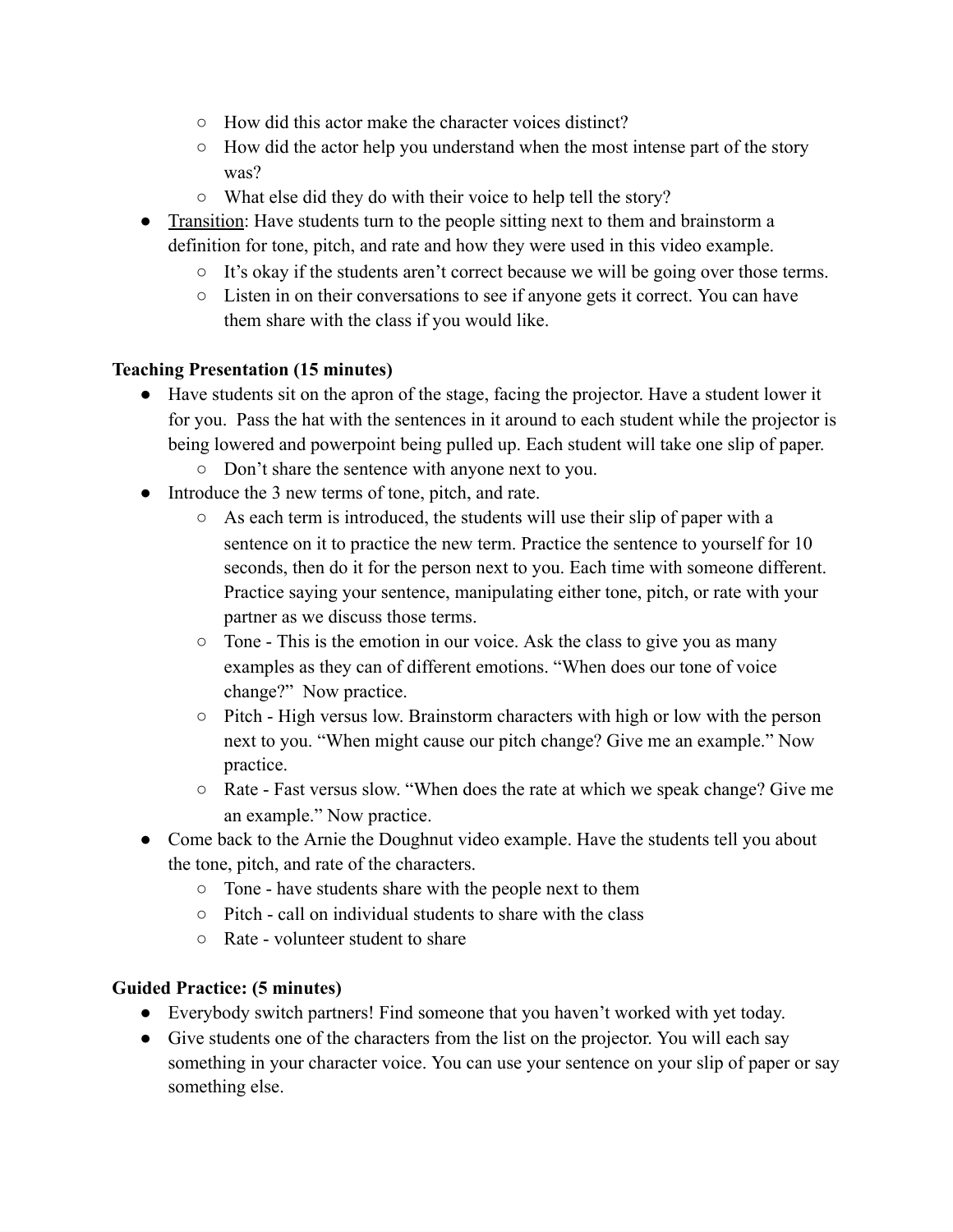- Have each student think about how they are going to use tone, pitch, and rate to create that character. Now, when I say go, ...
	- MODELING: have a partnership volunteer to help you explain.
	- For example, if I was partnering with , and I had chosen an old woman for my character, I would say, "Good morning young man, my name is Judith" using my best grandma voice. My partner would guess if I had chosen "old woman" off the board. Then your partner would introduce themself to you. Then you would guess which character your partner is from the board."
- In their partnerships, have students practice with each other as those different types of characters:
	- Old man, little girl, someone in love, someone who is in a *really* big hurry, someone in a lot of pain.
- Pick a partnership that is really utilizing tone, pitch, and rate to share with the class.

## **Independent Practice: (15 minutes)**

- Everybody switch partners! Find someone that you haven't worked with yet.
- "I'm going to number you 1- 4. Based on your partner number, that is the number scene you will pick up. These scenes are purposefully vague, so you have a chance to practice creating a character. You can pick a stereotypical character from earlier or something else, but it needs to be specific enough that you know how to manipulate your voice."
	- Before you go anywhere, brainstorm with your partner what your character is going to be. You need to use tone, pitch, and rate to create your character.
	- Find your own space in the auditorium with your partner and practice your scene focusing on tone, pitch, and rate.
- Now find another partnership and perform for each other.
- Once all the groups perform for someone else, share with your group of 4 about the following questions. Now share with the class.
	- What did you hear?
	- How did that help us understand the character?

## **Closure: (10 minutes)**

- Have volunteers perform for the class.
- Discussion during people's performances:
	- Which vocal term did you use and why?
- **● ANNOUNCEMENT bring puppet body (sock, paper bag, even a popsicle stick, but preferably a sock or paper bag).**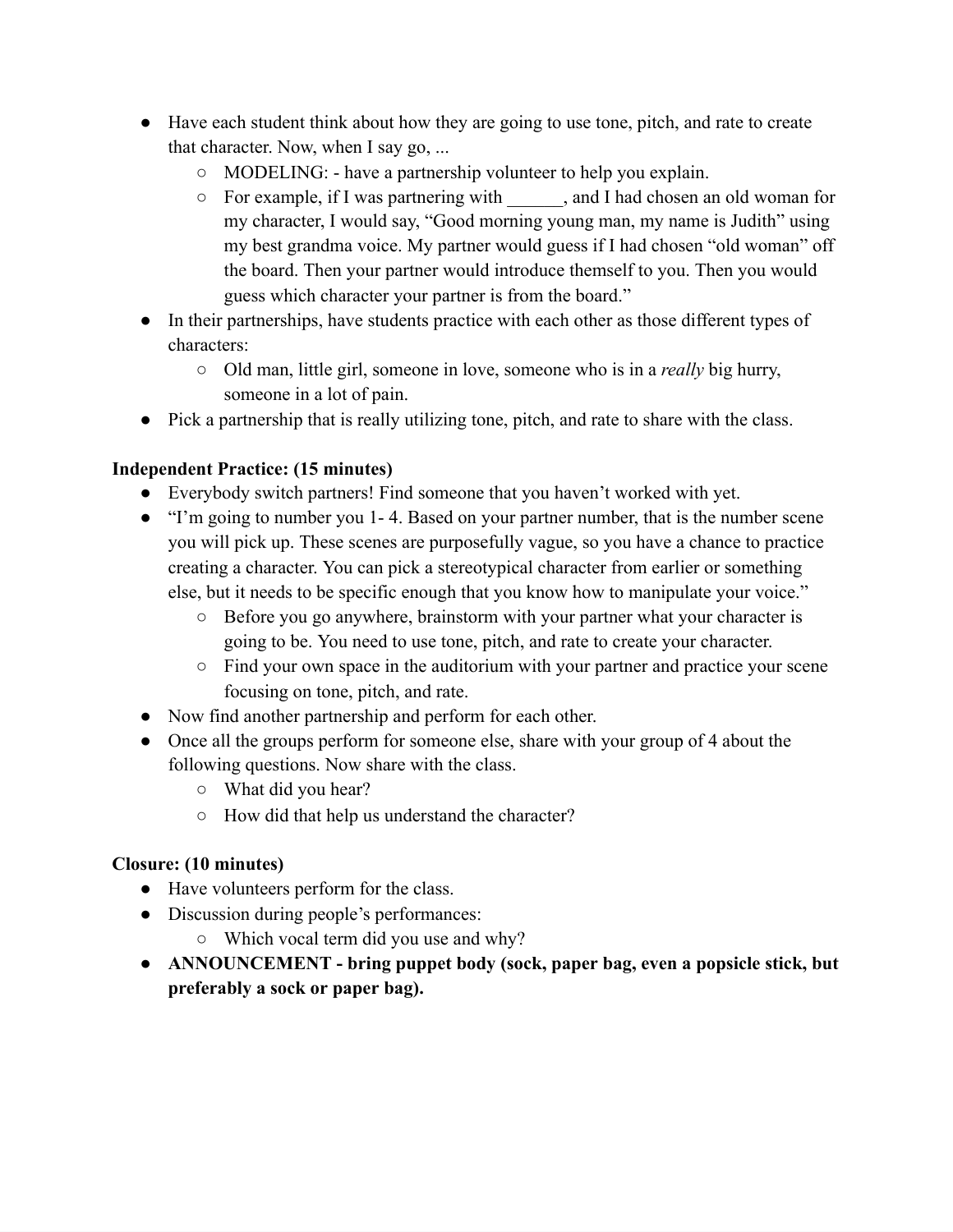## **National and State Standards:**

TH:Cr1.1.6 c. Explore a scripted or improvised character by imagining the given circumstances in a drama/theatre work.

Standard 7–8.T.CR.3: Use form and structure to create a scene or play with a beginning, middle, and end that includes full character development, believable dialogue, and logical plot outcomes.

## **Enduring Understanding:**

Stories are carefully constructed so that they build towards the climax. Character choices that are made based on a script are strongest.

## **Essential Question:**

What are the essential parts of structuring a story? Do my choices for my character need to be backed up by anything?

## **Educational Objective:**

Students will demonstrate their understanding of plot structure, playwriting, and character development by filling out a storyboard and character worksheet.

## **Materials:**

Chromebooks Storyboard worksheet Character worksheet Student pencils

## **Announcements, hook, and roll (5 minutes)**

- 1. We've been learning about tone, pitch, rate, diction, and projection.
	- a. Pair two rows together and have them think about one of the vocal terms above.
	- b. Have each group explain their term to the rest of the class. They should pick one spokesperson.
	- c. Take roll while they are doing this.
- 2. Reminder that NEXT CLASS we are making our puppets. You can bring any of the following:
	- a. A brown paper bag, a sock, or a popsicle stick.
	- b. If you will not be here next class, come see me and I will give you a small bag of supplies so you can create your own puppets at home.

## **Guided Practice (10 minutes)**

1. Come up to the stage with a pencil, but put it on the front of the stage.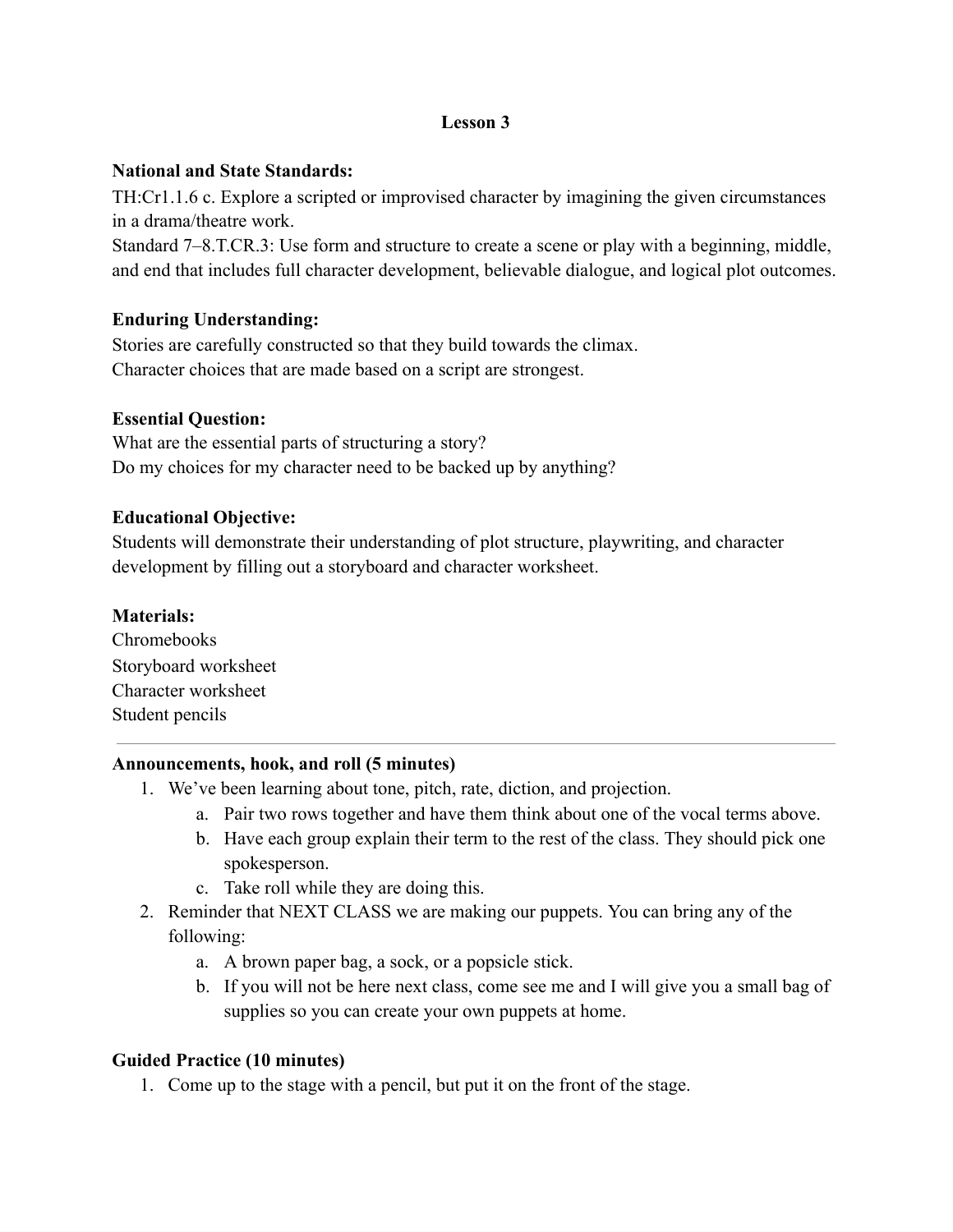- 2. Pass the Word
	- a. Have students sit in two large circles and they have to pass a particular word or phrase around the circle each taking turns to say the word.
	- b. E.g. If the word was 'hello' the task is to say it in as many different tones/ways to affect meaning.
		- i. Hello, Okay, I'm fine, It's nice to meet you, I'm glad you're here, What's going on?, What's that?
- 3. Have students discuss with the people next to them
	- a. What different tones did you hear? Pitches? Rate?
	- b. How did the meaning change based on the way that the phrase was said?
- 4. Have students clump with the people next to them into groups of 5ish. Try to remember the hand gestures and names for the 6 parts of a story.
	- a. After a minute or two, have someone show me the class one at a time.
	- b. Exposition, Inciting Incident, Rising Action, Climax, Falling action, Resolution.

#### **Teaching Presentation (30 minutes)**

- 1. "Everybody mix up in the circle." Stand by someone you don't know yet. (If they aren't mixing have students do a little bit of cross the circle if a certain prompt applies to them).
- 2. We are going to start a puppetry unit and we will be writing our own 1 minute to 2 minute scripts.
	- a. I'm going to give you 2 minutes to come up with two main characters and a setting that your story could take place.
	- b. Give them 2 minutes to come up with a conflict that could happen for their characters.
	- c. Give them 2 more minutes to come up with a beginning, middle, and end for their story.
- 3. You are each going to create a storyboard for your story. This worksheet has 7 boxes. You should fill the first box either with words or with a picture for the beginning that you brainstormed and the last box with your ending. Pick the fifth box for the climax where the conflict gets most intense. Start with filling in these boxes **first** , then we will get into the details.
	- a. Have students find their own space sitting with their partner. Have one partner get two worksheets (one for each student) and the other partnership get two pencils (one for each student).
- 4. Hand out the worksheets. And give them 5 minutes to fill out those boxes. Have students share their story with the partnership next to them to make sure that the story makes sense.
- 5. Give the students another 5 minutes to fill in the detail boxes.

#### **Guided Practice - Character Development (10 minutes)**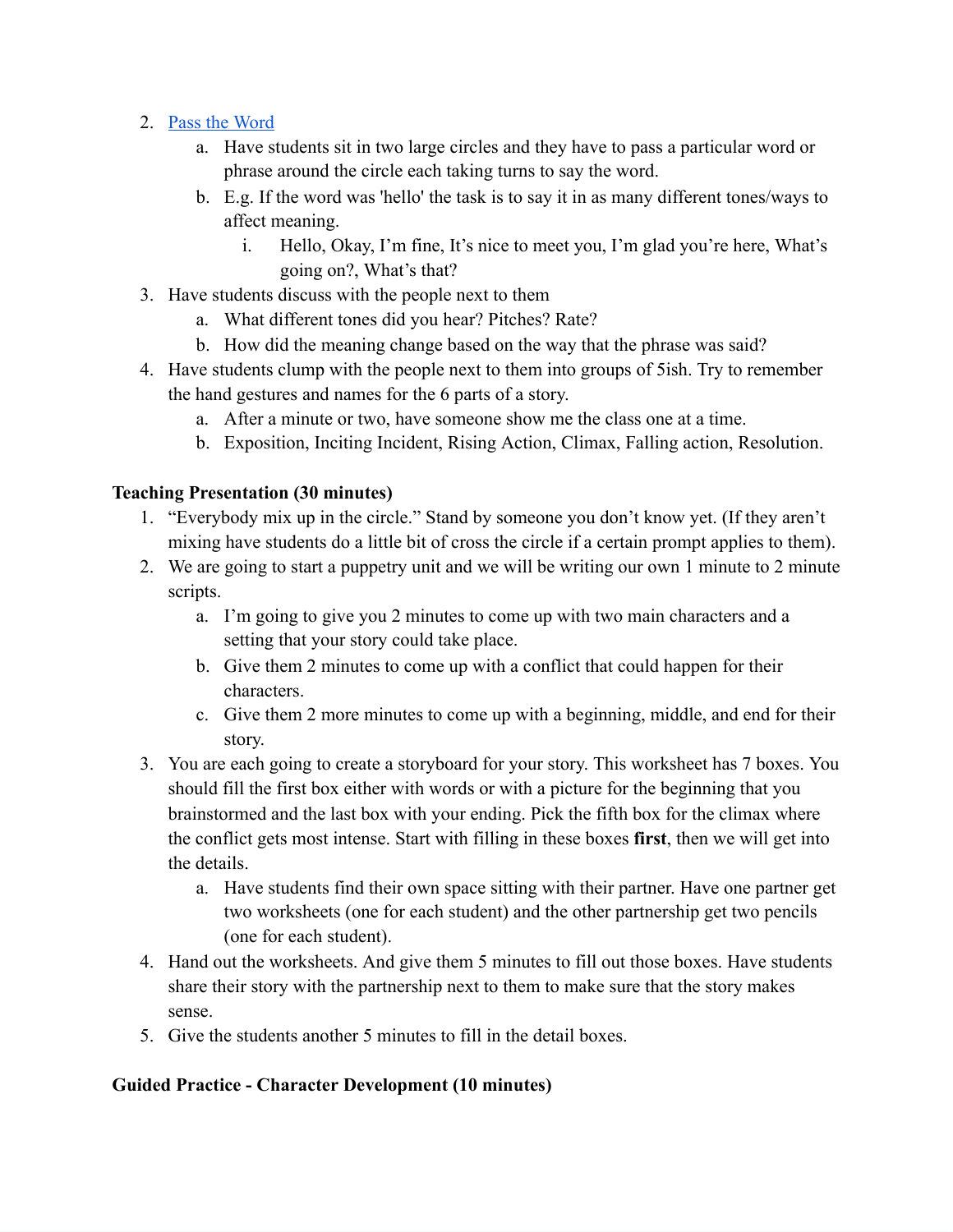- 1. Everybody stand up and pose like the character you will play in your puppet show.
	- a. Have students close their eyes and think about how their puppet character would talk.
	- b. "Everyone on the count of three, say "Hello, my name is (your character's name)\_" practicing using tone, pitch, and rate."
- 2. Character work (5 minutes)
	- a. Fill out the back side of the worksheet with what you are going to do for your vocal choices.
		- i. Tell me a little bit about your character describe them and tell me about who they are.
		- ii. Think about how this will affect tone, pitch, rate.

## **Accordion**

- 1. If there is extra time, have all students get a blank piece of paper on which to start writing their script for their scene.
	- a. Your script needs to be at least 1 minute long.
	- b. Both of you need to be talking in first person throughout the script.
	- c. If one of you dies, it can't happen until the end of the script.
	- Correct formatting for a line in a script looks like this
		- Bob: blah blah blah.
		- George: blah blah blah
		- Bob: blah blah blah
		- George: blah blah blah
- Students who move quickly throughout the rest of the lesson can also move on to this.

## **Closure (2 minutes)**

- 1. Homework is to finish your script.
- 2. Collect their storyboard/character worksheets
- 3. Need to bring a puppet body next period.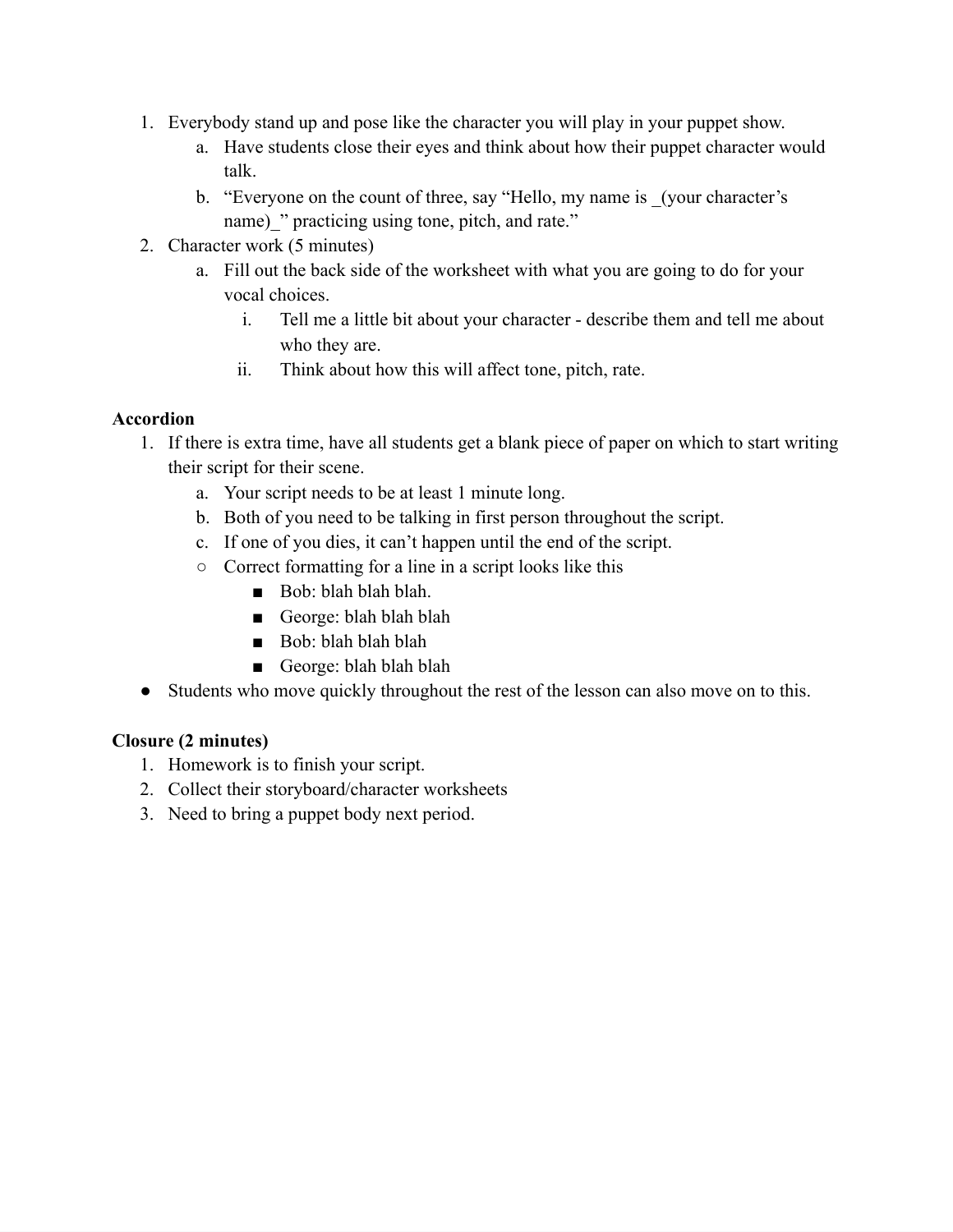#### **Standards:**

TH:Cr.1.1.5.b. Propose design ideas that support the story and given circumstances in a drama/theatre work. Standard 7–8.T.CR.1: Develop imagination to create artistic ideas and work.

## **Enduring Understanding:**

My design should be based on how my character is written in my script.

## **Essential Question:**

How can design help to support the story?

## **Educational Objective:**

Students will demonstrate their ability to create a character as they develop a puppet and justify their creative choices based on their created character traits.

#### **Materials:**

Students will bring the bodies of their puppets (have some extra popsicle sticks just in case). Puppet decorations

Set up tables with stations for glue guns and other work spaces.

## **Hook/Teaching Presentation (5 minutes)**

- As the class comes in, take roll and show this video of a puppet and his performer. ○ https://www.youtube.com/watch?v=x0Risja32t8&ab\_channel=Britain%27sGotTal ent
- Discuss
	- What did you notice about the puppet or the puppeteer?
	- How did he use his puppet to help tell the story?

#### **Teaching Presentation (5 minutes)**

- We need to connect with the face of the puppet
	- Required to have a face and a mouth
	- Rules about glue guns in the classroom
- Hand out their character worksheets to use those as a basis for their design choices

#### **Independent Practice (50 minutes)**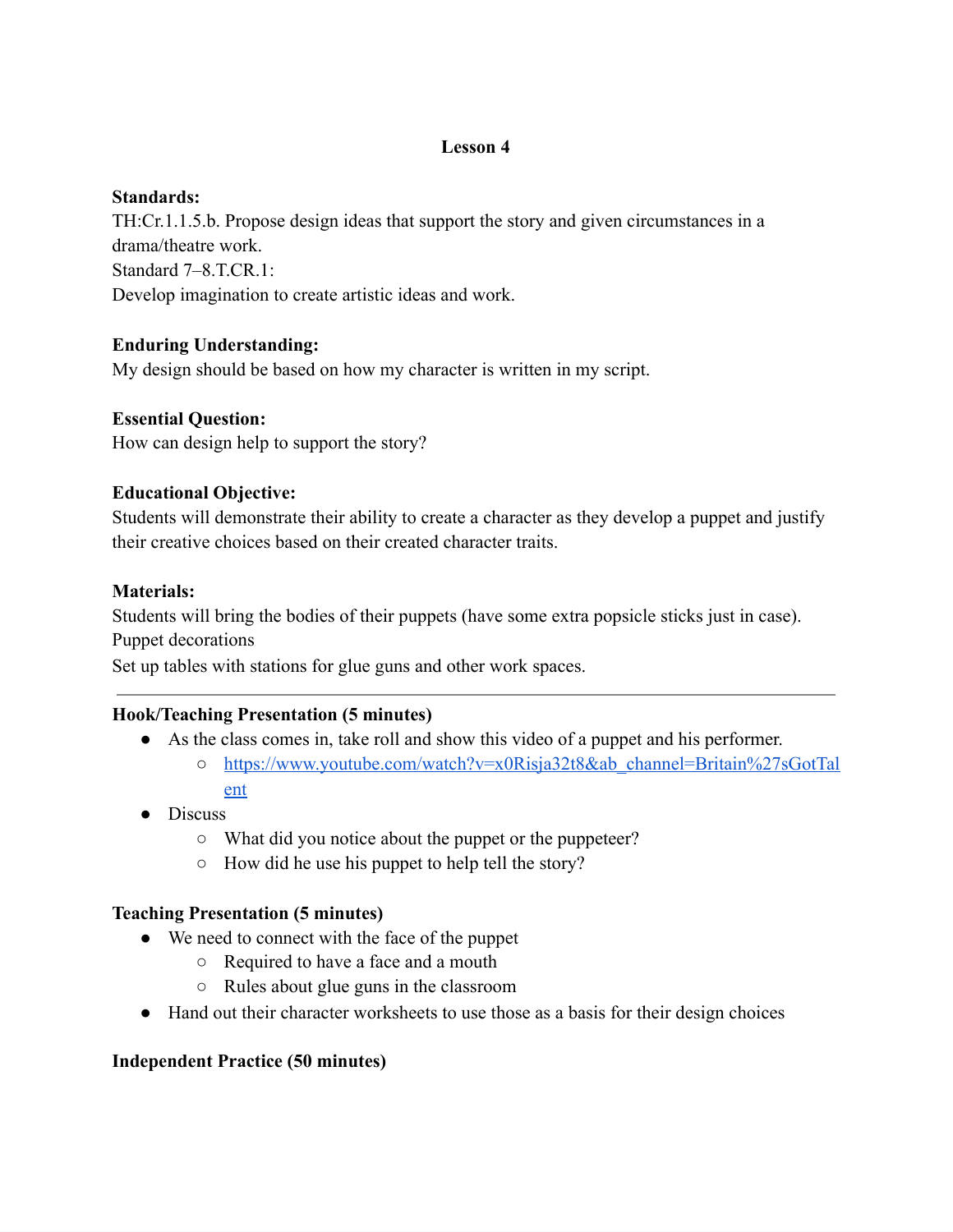- Go up in sections for your materials. You can take 2 googly eyes, 2 squares of felt, and moderate amounts of the other materials. Start small so that others still have something to use. You can always go back for more later.
- Make your puppet!
- If students finish early,
	- Have them check off their puppet with you.
	- They can then work with their partner to finish their dialogue.

#### **Closure (10 minutes)**

- Everyone write your name on the back or inside of your puppet.
- Everyone pick up 5 big pieces or 10 little pieces of something off of the floor and put it away or throw it in the garbage if it is trash.
- With the remainder of class time, introduce Canvas Collaboration Groups You and your partner will both have access to the Google Document which will allow you to both work on it at the same time.
	- Your homework is to write out your script before next class.
	- Need to submit your script in the Collaboration so that I can grade your dialogue.
	- Your script needs to be at least 1 minute long.
	- Both of you need to be talking in first person throughout the script.
	- If one of you dies, it can't happen until the end of the script.
	- Correct formatting for a line in a script looks like this
		- Bob: blah blah blah.
		- George: blah blah blah
		- Bob: blah blah blah
		- George: blah blah blah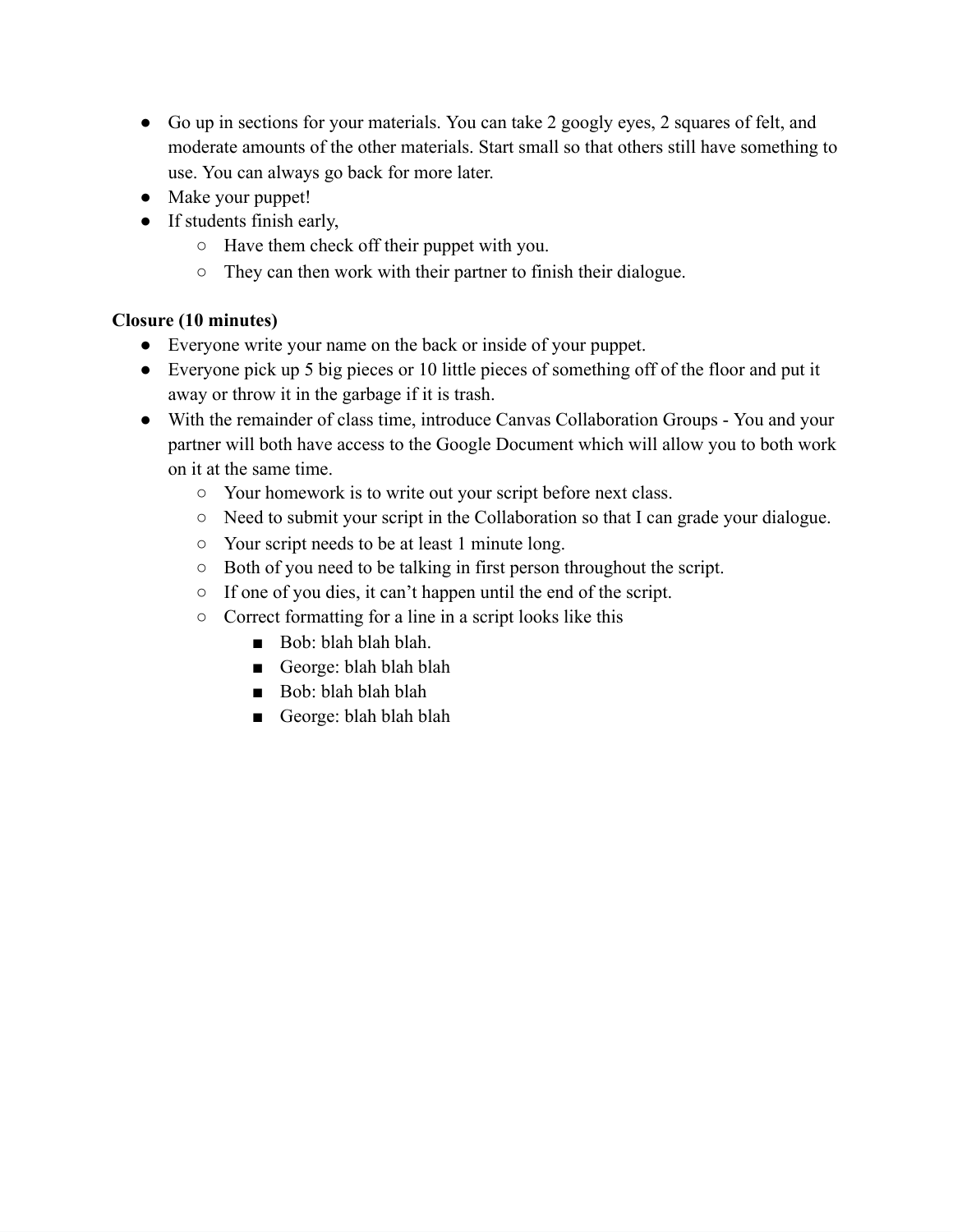#### **Standards:**

TH:Cr3.1.7b. Develop effective physical and vocal traits of characters in an improvised or scripted drama/theatre work. Standard 7–8.T.P.5: Communicate meaning using the voice through volume, pitch, tone, rate, and clarity.

## **Enduring Understanding:**

Part of being an artist is reflecting on and analyzing our own work. Self-reflection helps me to make discoveries about my strengths and weaknesses.

## **Essential Question:**

What can I learn from self-reflection? How can I effectively rehearse?

## **Educational Objective:**

Students will demonstrate their ability to make effective vocal choices using the unit vocabulary terms as they do a self-evaluation of their work.

## **Materials:**

Computer Projector Class storyboard worksheets Class Puppets Ipads Chromebooks

## **Hook (10 minutes)**

- Fortunately, Unfortunately (with tone, pitch, and rate)
	- Have students come to the stage and get into a circle with the students that are in their attendance row. Model this with 3 volunteer students. Use tone, pitch, and rate to express what is happening in your sentence!
	- $\circ$  Have the players stand in a circle. The goal of the group is to tell a coherent story going around the circle, each player contributing one line at a time. A leader will begin the story with one establishing sentence. Then every line must alternate between "Fortunately…" and "Unfortunately…". Keep the story going until I say "New story!"
	- Do your best to use tone, pitch, and rate as you narrate this story.
- **Discussion**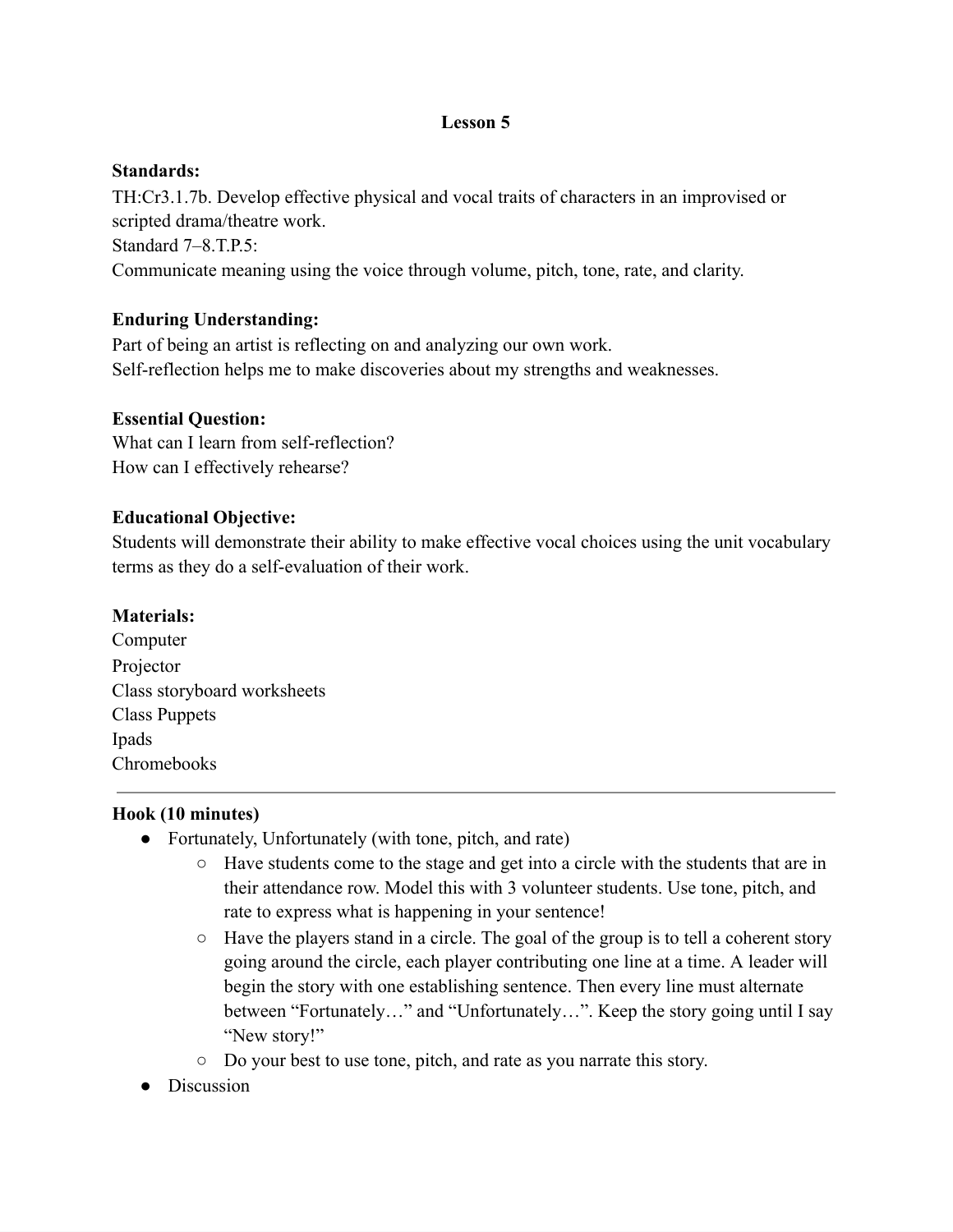- How was tone used in the story?
- What did you like about it? Why was it effective?
- Repeat this discussion for pitch (do this with your group) and rate.

## **Teaching Presentation (10 minutes)**

- Have students come back to their seats and have the 4 volunteers help pass out the storyboard worksheets. Pass out graded storyboard worksheets so that they can use these as a resource when writing their scripts.
- Have a student remind you of the rules for the scripts
	- Need to submit your script in Canvas so that I can grade your dialogue.
	- These are due by next class period!
	- Your script needs to be 1 minute long.
	- Both of you need to be talking throughout the script.
	- If one of you dies, it can't happen until the end of the script.
	- Correct formatting for a line in a script looks like this
		- George: blah blah blah
		- Bob: blah blah blah
		- George: blah blah blah
- Explain how to do Collaborations on Canvas if you didn't finish this instruction during the last lesson. Answer any questions that might get brought up.

## **Guided Practice (30 minutes)**

- Write Scripts (10 minutes)
	- Each group write your script.
	- Groups that finish quickly:
		- Read through your story with your partner and use your character voice!
- Have a volunteer read a line of their script using their puppet voice. As a class, comment on the successful things the volunteer did to use tone, pitch, and rate, and come up with one or two ideas about what else the student could do to make their choices clearer.
- Rehearse! Get puppets and get into groups. (20 minutes)
	- Expectation: I expect them to use their voices as they tell the story because I want them to be dynamic in their storytelling. I will be grading you on tone, pitch, rate, diction, and projection.
	- Practice using pitch, tone and rate with our puppets. You need to project and use good diction because you will be behind a table! Maybe practice behind the auditorium chairs? I will be coming around and giving feedback.
- Some challenges for groups:
	- Memorize, do it for another partnership, do it behind auditorium chairs so that you can practice projecting.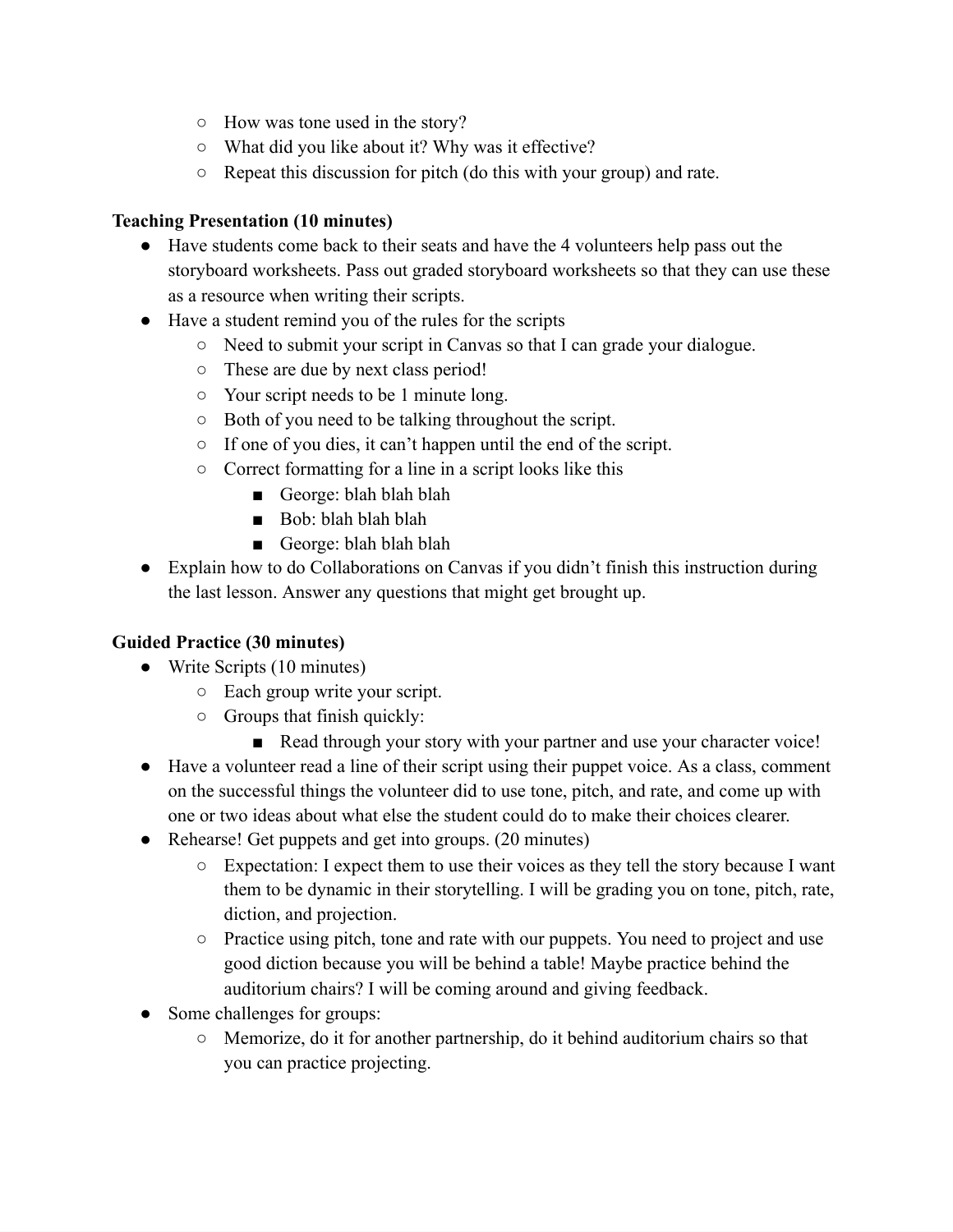#### **Independent Practice (10 minutes)**

- Use the camera on the ipad to record your performance.
	- Use the camera app to record your performance. You only have about 5 minutes to record. It is okay if you don't have a place to prop it up because you are mostly listening to your voices.
	- $\circ$  Have students watch their recordings back and listen to their voices. Are they projecting? Using good diction? Do they have a clear character voice?

## **Assessment (10 minutes)**

- Share the rubric with the students before they take the quiz. A 4 on the terms quiz means getting all the terms right, 3 is getting 4/5 of the terms right and so on. For the reflection quiz, students will get a 3/4 if they show that they mostly know what the terms are and they attempt to write a response that answers the question. If it is tightly connected, they will get a 4. If it isn't really connected or isn't really thoughtful, they will get a 2.
- Once students have all recorded and watched their performances, have students take the two online quizzes. They should take the Terms quiz first, to make sure that they know the definitions of the terms from this unit. They will then take the reflection quiz where they evaluate their performance and make a goal for next class.
- Remind students that this is to check on their progress so far. I want to see them be able to evaluate their own work because that is the job of an artist. Artists and creators in any field must create, and then edit their work continuously until they get to their desired end product.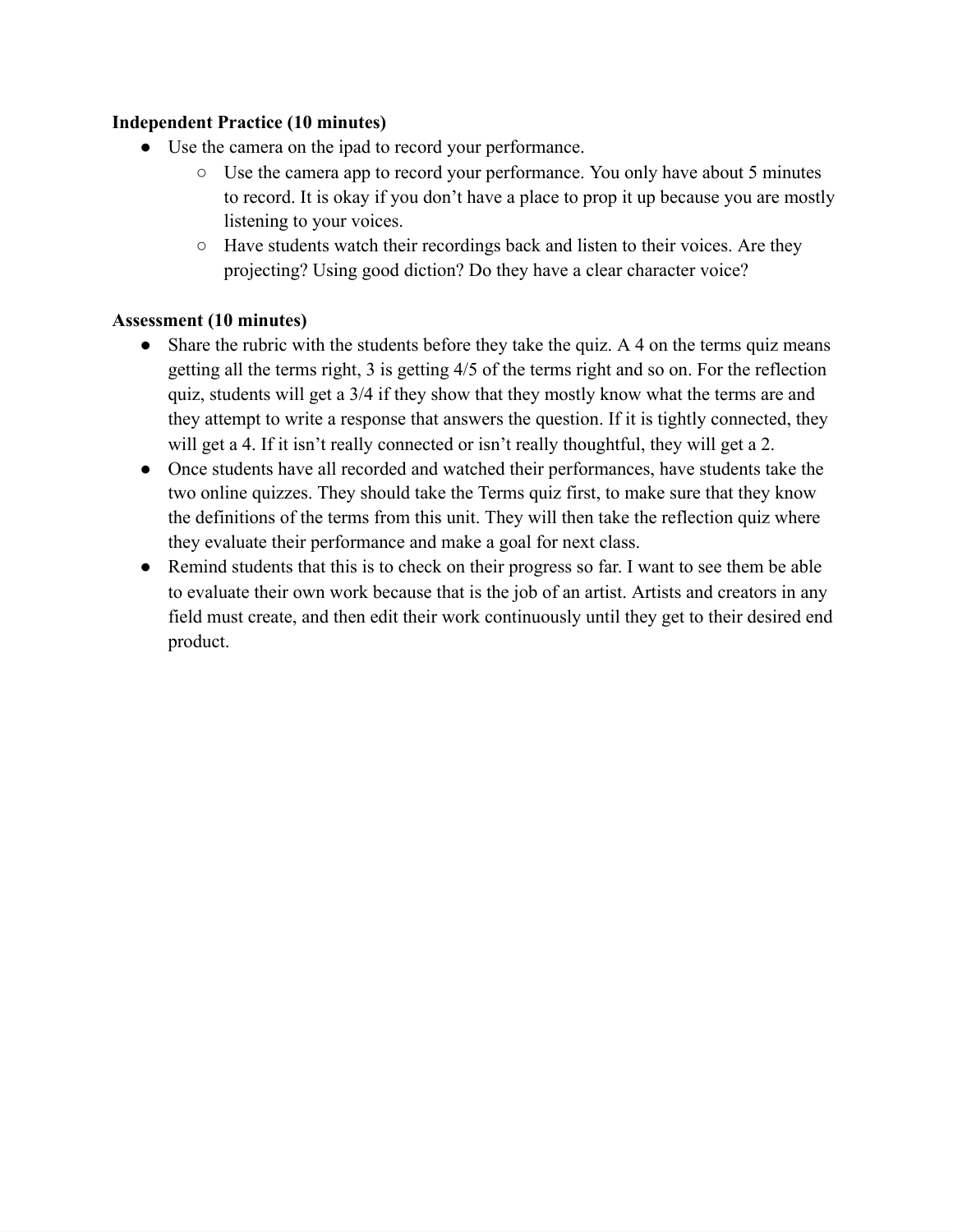#### **Standards:**

TH:Pr6.1.7.a. Participate in rehearsals for a drama/theatre work that will be shared with an audience.

TH:Cr3.1.7a. Demonstrate focus and concentration in the rehearsal process to analyze and refine choices in a devised or scripted drama/theatre work.

Standard 7–8.T.CR.7:

Recognize that participating in the rehearsal process is necessary to refine and revise.

## **Enduring Understanding:**

Theatre artists make strong choices to effectively convey meaning. (Anchor Standard 4) Theatre artists refine their work and practice their craft through rehearsal. (Anchor Standard 3)

#### **Essential Question:**

Why are strong choices essential to interpreting a drama or theatre piece? (Anchor Standard 4) How do theatre artists transform and edit their initial ideas? (Anchor Standard 3)

## **Educational Objective:**

Students will demonstrate their ability to refine their work through rehearsal by assessing their own work and then picking and working on specific rehearsal tasks to help them meet the rubric standards.

#### **Materials:**

Class Menu's Whiteboard and Markers

#### **Hook (20 minutes)**

- While taking roll, have the class discuss with the people next to them: (10 minutes)
	- What draws you into a story? What makes a character interesting vocally?
	- Make a list on the whiteboard of their responses.
	- Have students remember to do these while they are rehearsing
- Manamana (10 minutes)
	- Remind ourselves of what diction is.
	- Have students get into circles of 6-8.
	- Say names in a circle.
	- Trying to take out the air between.
	- One syllable word- (first person) cat, (second person) dog, (everyone) cat dog manamana, (second person) lap, (third person) slap, (everyone) lap slap manamana, etc.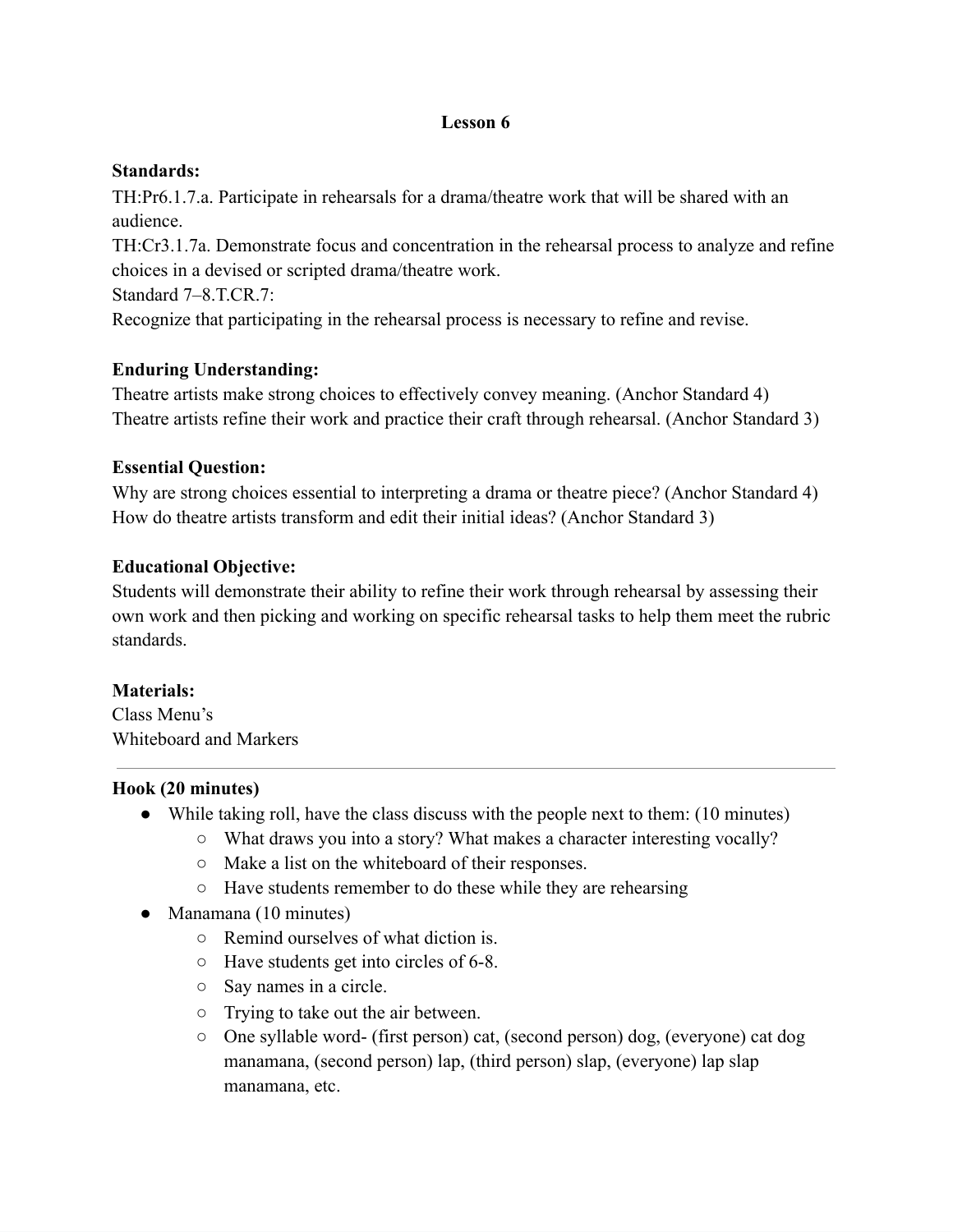○ Do a speed round with good diction

## **Teaching Presentation (10 minutes)**

- Talk about the students quizzes from last class
	- Was it helpful for you to watch yourself perform so that you could see where you needed to improve and what you were doing well?
	- This is an essential part of being an artist, being able to self-critique.
- Have students find a spot with their partner.
	- Introduce to students two expectations for their puppets
	- 1) Your puppet should move when it is speaking, 2) Make sure that it is "alive" and have it move across the table to show the space that it is in. Make sure that we can see the front of your puppet.
	- Have students run their scene with their partner and practice this. Give pointers to students struggling.
- Introduce the rubric for the final performance to the students. Remind students that they will be graded on 1)Projection and Diction 2) Vocal Choices (tone, pitch, rate) 3) Story Structure 4) Puppet Use.
- Logistics of the performance
	- Table to be behind, so you need to project. Practice this in your rehearsal today.

## **Guided Practice (30 minutes)**

- Have students try to memorize their lines if possible since they will not have the Chromebooks with their scripts on the day of our performance.
- Call students up during rehearsal time to see you during class for a short preview.
	- Have a table and cloth set up and rotate through all the partnerships during the class period so that you can give every group some feedback. Having them practice on the stage and with the table and tablecloth might help them with diction and projection.
- Have students rehearse, but first
	- "What is the purpose of rehearsal?" (to memorize, to practice our voices, to fix mistakes)
	- One the whiteboard, write out the following list for the students rehearsal time.
		- First run through it to see if you are memorized. Once you are, move on.
		- Next, run through it making sure that your character voice sounds different than YOUR voice. Your character is a different person that you. Once it is, move on.
		- Next, run through it to make sure that you are utilizing your puppets to help tell the story to the best of your ability. Once you are, move on.
		- Next, focus on your projection and diction.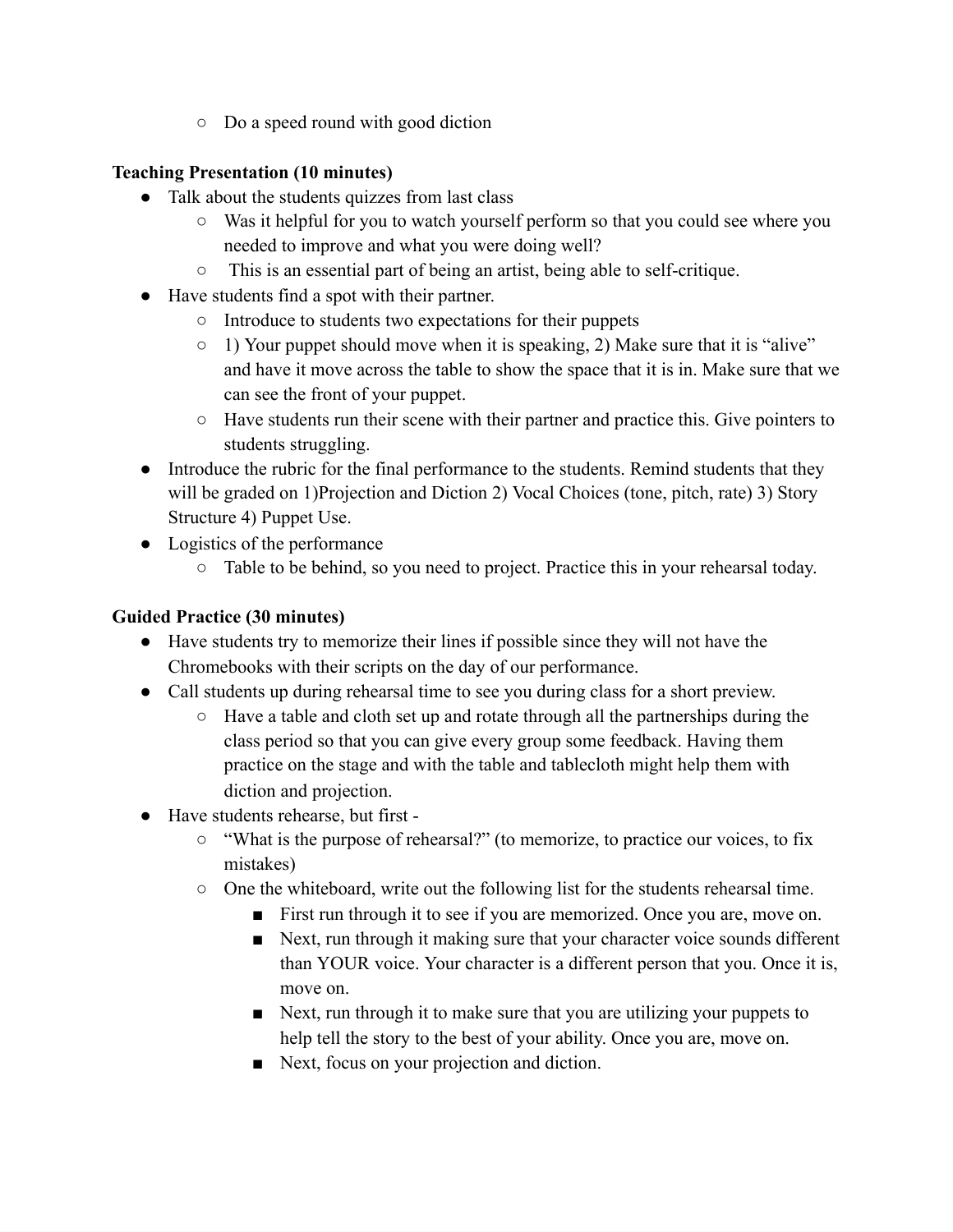## **Independent Practice (in the last 20 minutes of class)**

- Perform your puppet show for another group.
- Give them feedback on if you can see the 4 qualities in their performance.
- Rotate and allow them to perform for at least 2-3 other groups.

#### **Closure**

● We perform next class. Make sure to rehearse at home!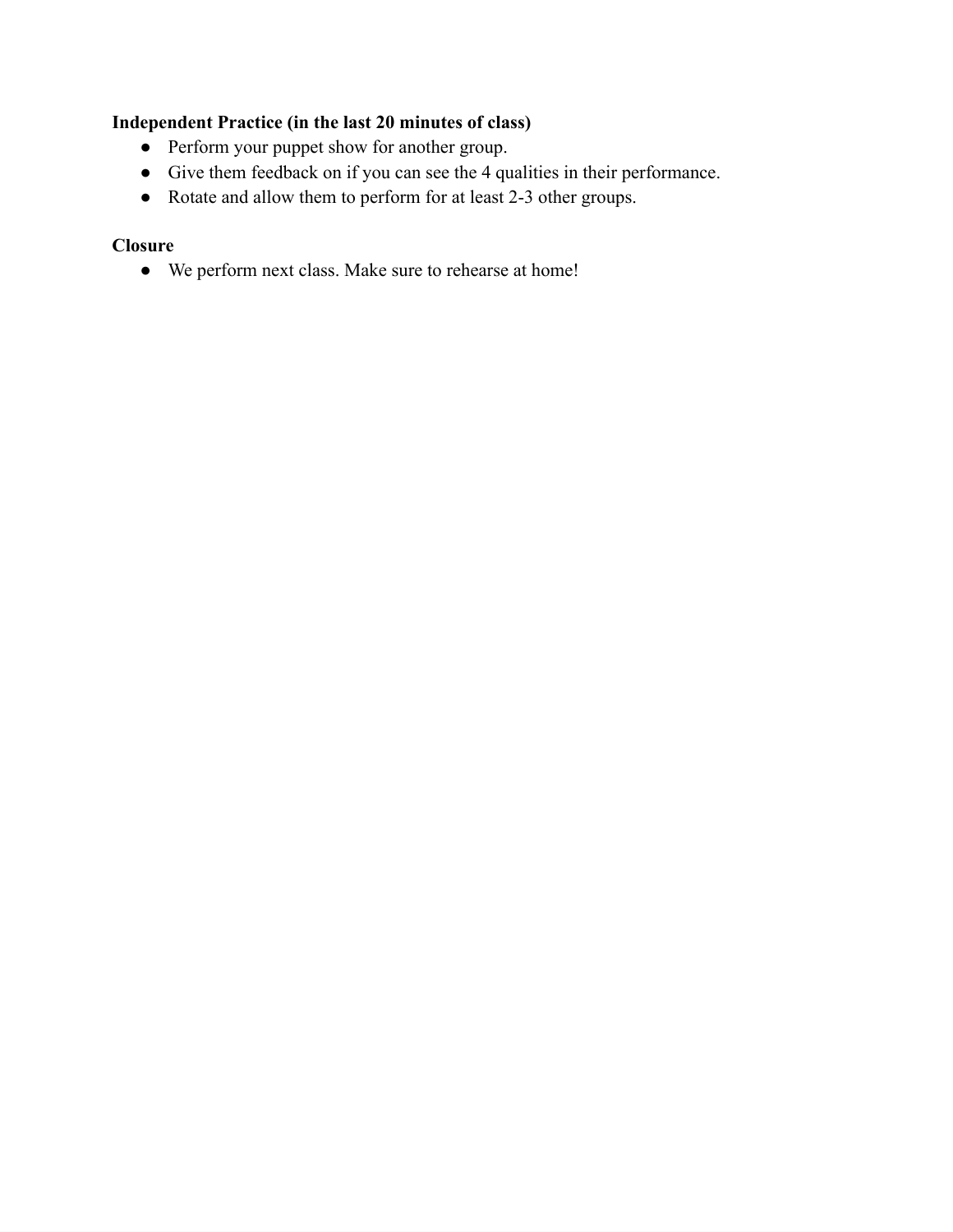#### **Standards:**

TH:Pr6.1.8.a. Perform a rehearsed drama/theatre work for an audience. Standard 7–8.T.R.1: Describe and demonstrate audience skills of observing attentively and responding appropriately in classroom presentations, rehearsals, and live performance settings.

## **Enduring Understanding:**

Performing gives me the chance to share what I have learned. Audience members should respect the performers.

## **Essential Question:**

What does audience respect look like?

## **Educational Objective:**

Students will demonstrate their ability to create a character using only their voice by utilizing the skills of tone, timbre, rate, pitch, projection, and diction in a puppet show performance.

## **Materials:**

Table for students to perform behind and a black tablecloth to hang over the table Rubrics for students

## **Hook**

● Have students get out their puppets. Have students use their puppet voices to go through the A, B, C's with good diction. Remind them that since they are performing with their puppet voices, they should practice good diction for their puppet voice.

## **Performances & feedback**

- Have students remind you what they need to get a 4/4 in their audience etiquette score for today. (Responds appropriately, is respectful, etc)
- Have students perform upstage behind a table. Have students sit on the apron so that they are still a decent distance from the performers.
- In between performances, have students turn to the person next to them and discuss what the performers did well. "Where did you see them implementing the vocal qualities that we have learned about to help them create an interesting character? Could you hear and understand them?"

#### **Closure**

● Applaud the students and congratulate them! They can take their puppets home.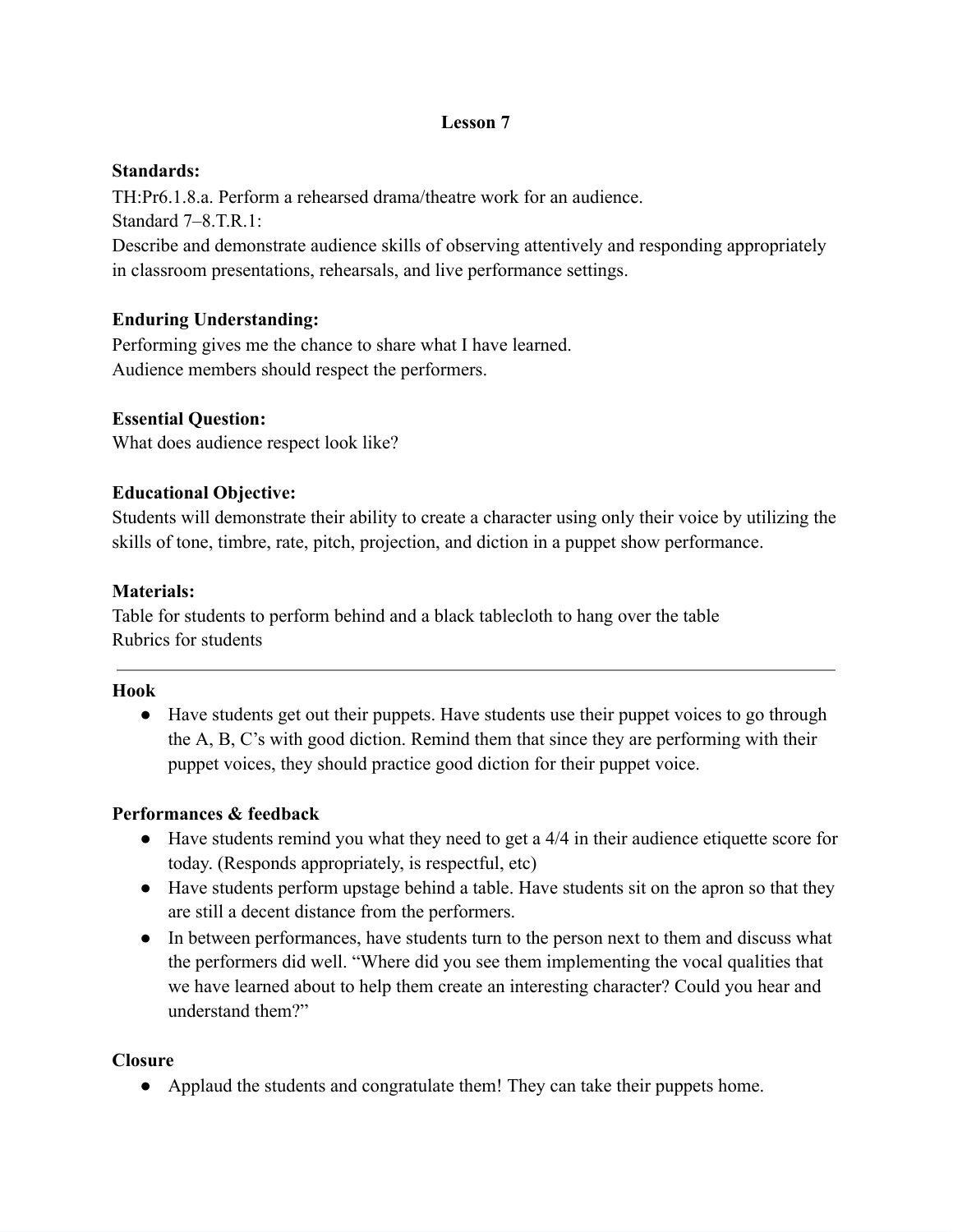## SUPPLEMENTS

## **Lesson 1 Quiz**

NAME:

1. What when an actor speaks clearly and loud enough for the rest of the class to hear, what two vocal skills are they using?

2. An actor walks on stage yells because her character is very angry. Which vocal term is the actor using? Circle the term that answers this question.

 $\mathcal{L}_\text{max}$  , and the contribution of the contribution of the contribution of the contribution of the contribution of the contribution of the contribution of the contribution of the contribution of the contribution of t

- A. Rate
- B. Tone
- C. Pitch

3. An actor is creating a character of a little girl and uses a high voice for her character. Which vocal term is the actor using? Circle the term that answers this question.

- A. Rate
- B. Tone
- C. Pitch

4. An actor walks on stage and talks very quickly because his character is in a rush. Which vocal term is the actor using? Circle the term that answers this question.

- A. Rate
- B. Tone
- C. Pitch

#### **Lesson 1 Tongue Twisters**

#1. A loyal warrior will rarely worry why we rule. #2. Which witch switched the Swiss wristwatches? #3. Drew Dodd's dad's dog's dead. #4. Peter Piper picked a peck of pickled peppers. If Peter Piper picked a peck of pickled peppers, how many pickled peppers did Peter Piper pick? #5. She saw Sharif's shoes on the sofa. But was she so sure those were Sharif's shoes she saw? #6. She said the chic Sikh's sixty-sixth sheep is sick. #7. You know you need unique New York.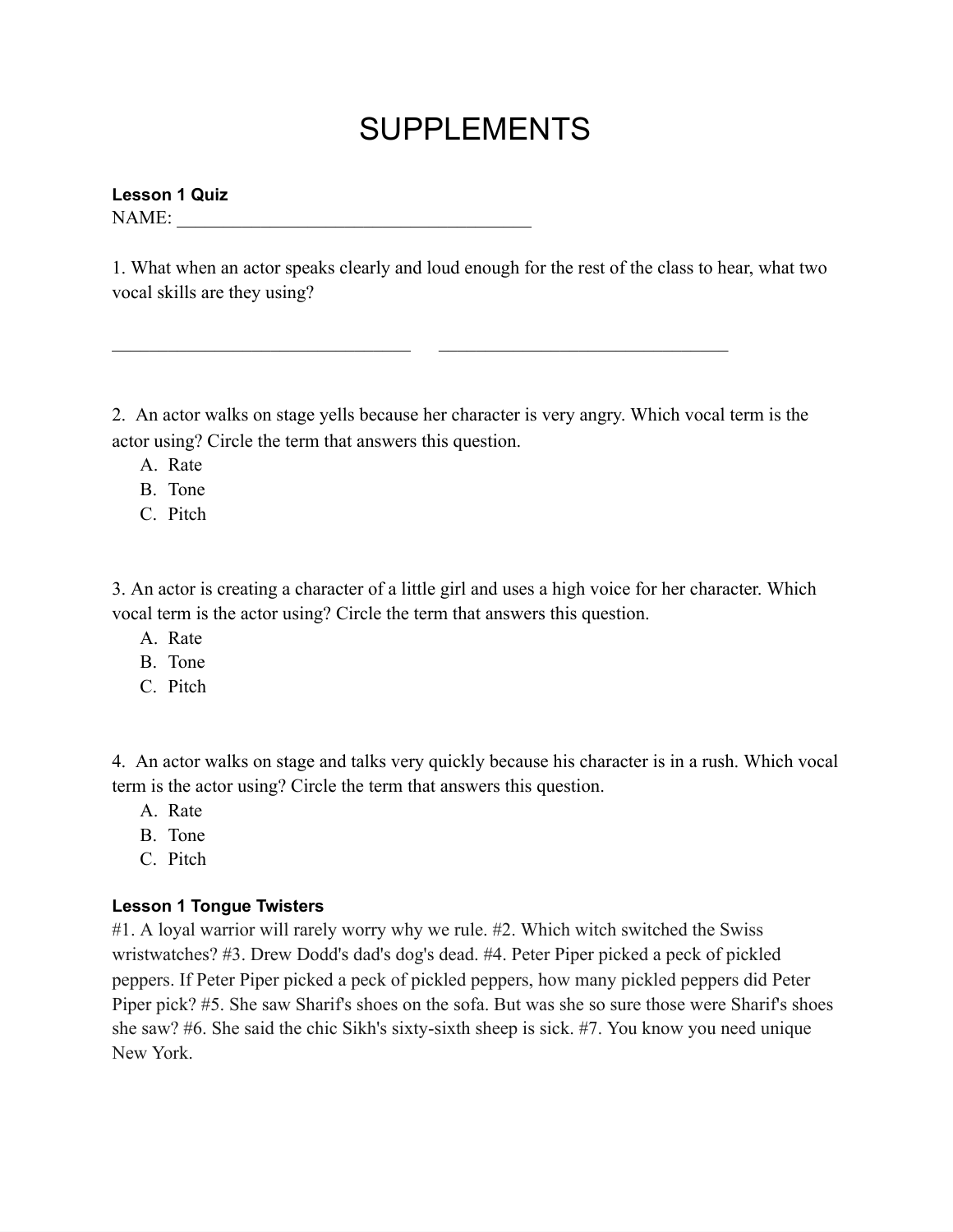#### **Lesson 2 Contentless Scenes**

*Scene #1* 

- A: You ready?
- B: I guess.
- A: You're late.
- B: C'mon we've got to get out of here.
- A: Hold on.
- B: What's that?
- A: What's it look like?
- B: You're not serious.
- A: Give me a hand will you?
- B: I don't believe you.
- A: Come on
- B: Okay, Okay, Okay.
- A: This way…
- B: I'm not sure about this.
- A: It's too late for that.
- B: You owe me.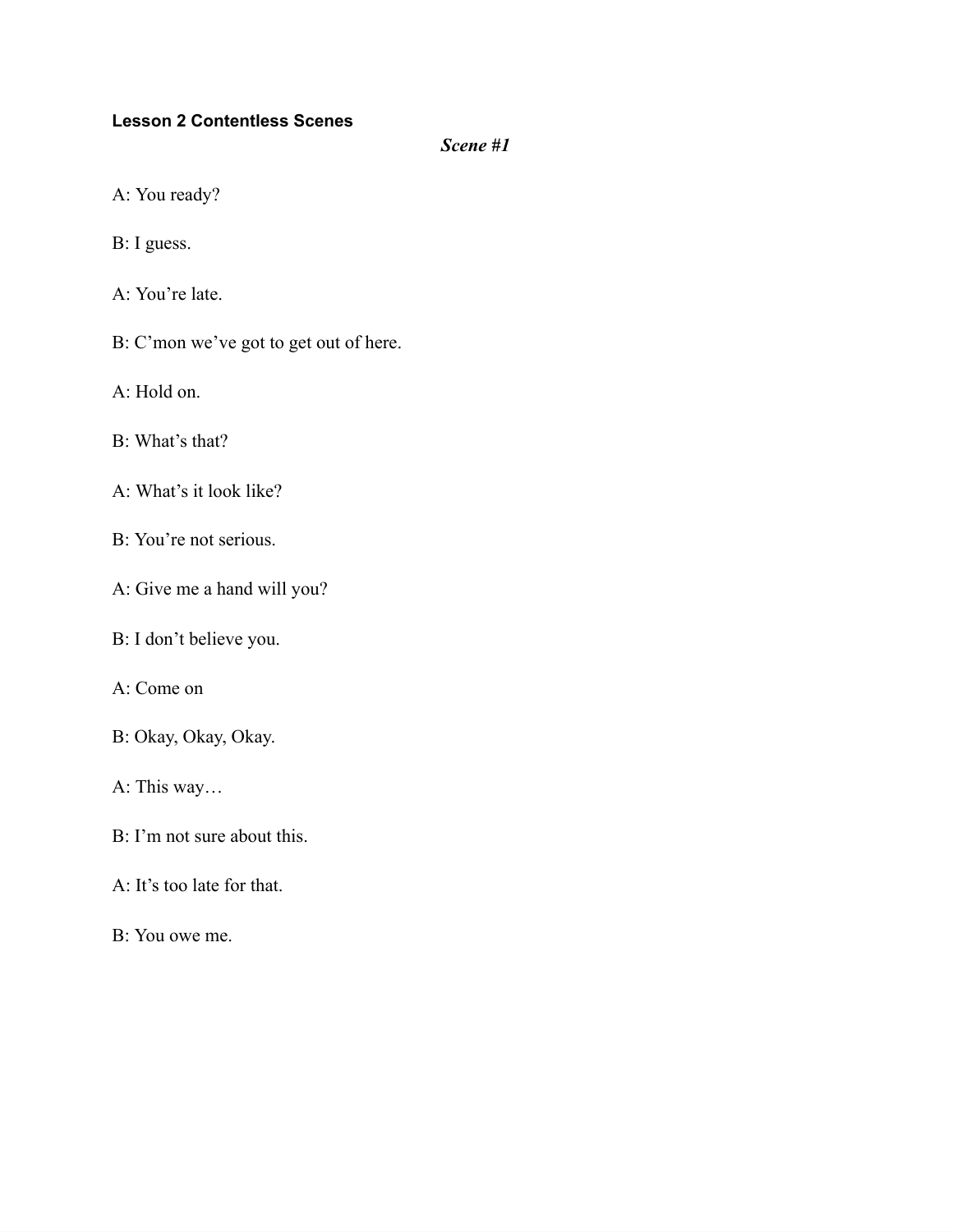## *Scene #2*

- A: Come in.
- B: Thanks.
- A: Are you okay?
- B: Not really…
- A: Here… sit down.
- B: I can't.
- A: Do you want to tell me about it?
- B: I should have known.
- A: Take your time…
- B: Thanks.
- A: You look good.
- B: No I don't.
- A: Why did you come here?
- B: I don't know… I didn't know what else to do.
- A: I'm glad.
- B: …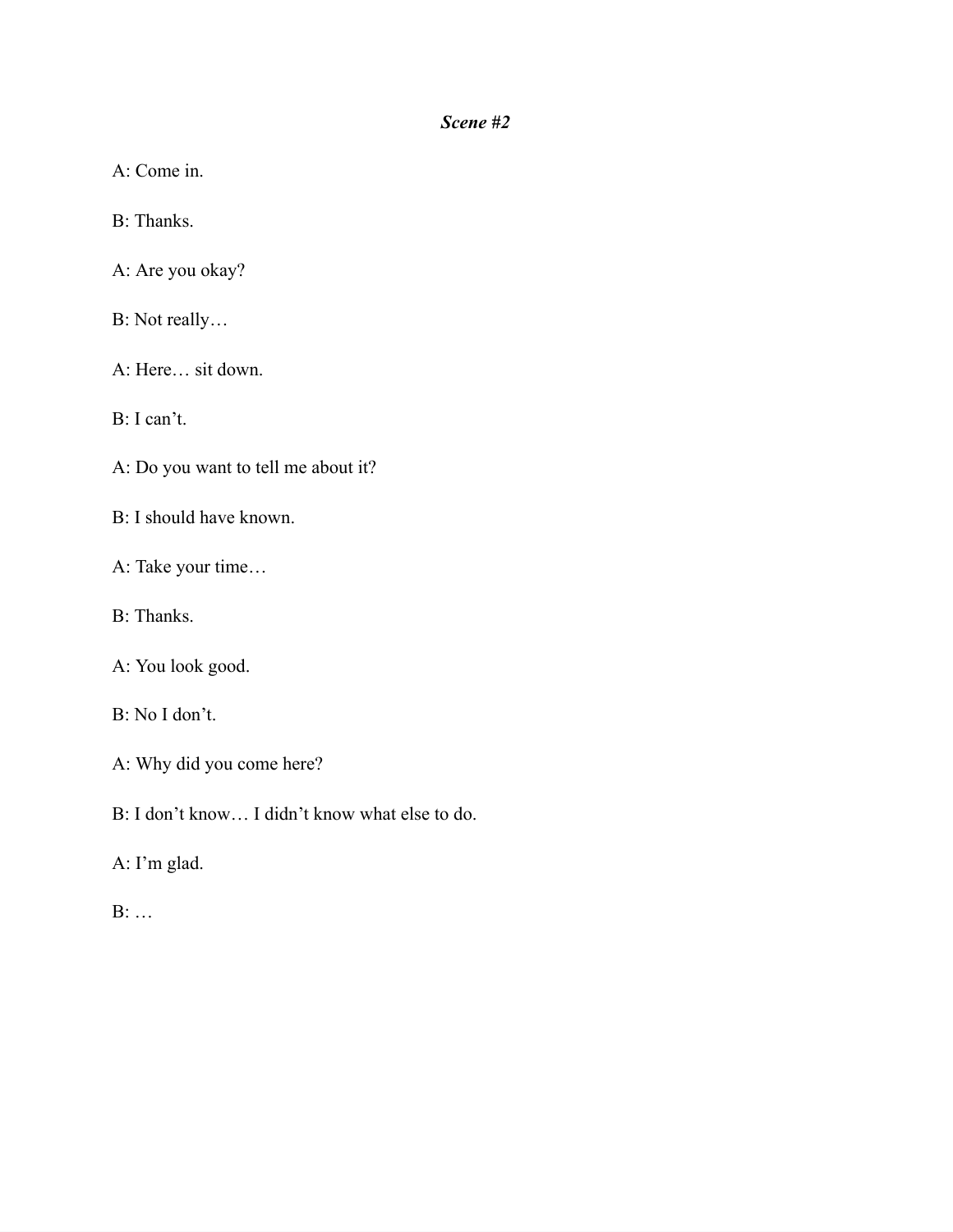## *Scene #3*

- A: How are you?
- B: Fine. I guess.
- A: Are you sure?
- B: *Yes I'm fine.*
- A: Do you know what time it is?
- B: No. Not exactly. Am I late?
- A: A little. Well.
- B: Well what.
- A: What did you do last night?
- B: What do you mean?
- A: What did you do last night?
- B: Nothing.
- A: Nothing?
- B: I said, nothing.
- A: I'm sorry I asked.
- B: That's all right.
- A: Are you sure?
- B: Yes, let's get started.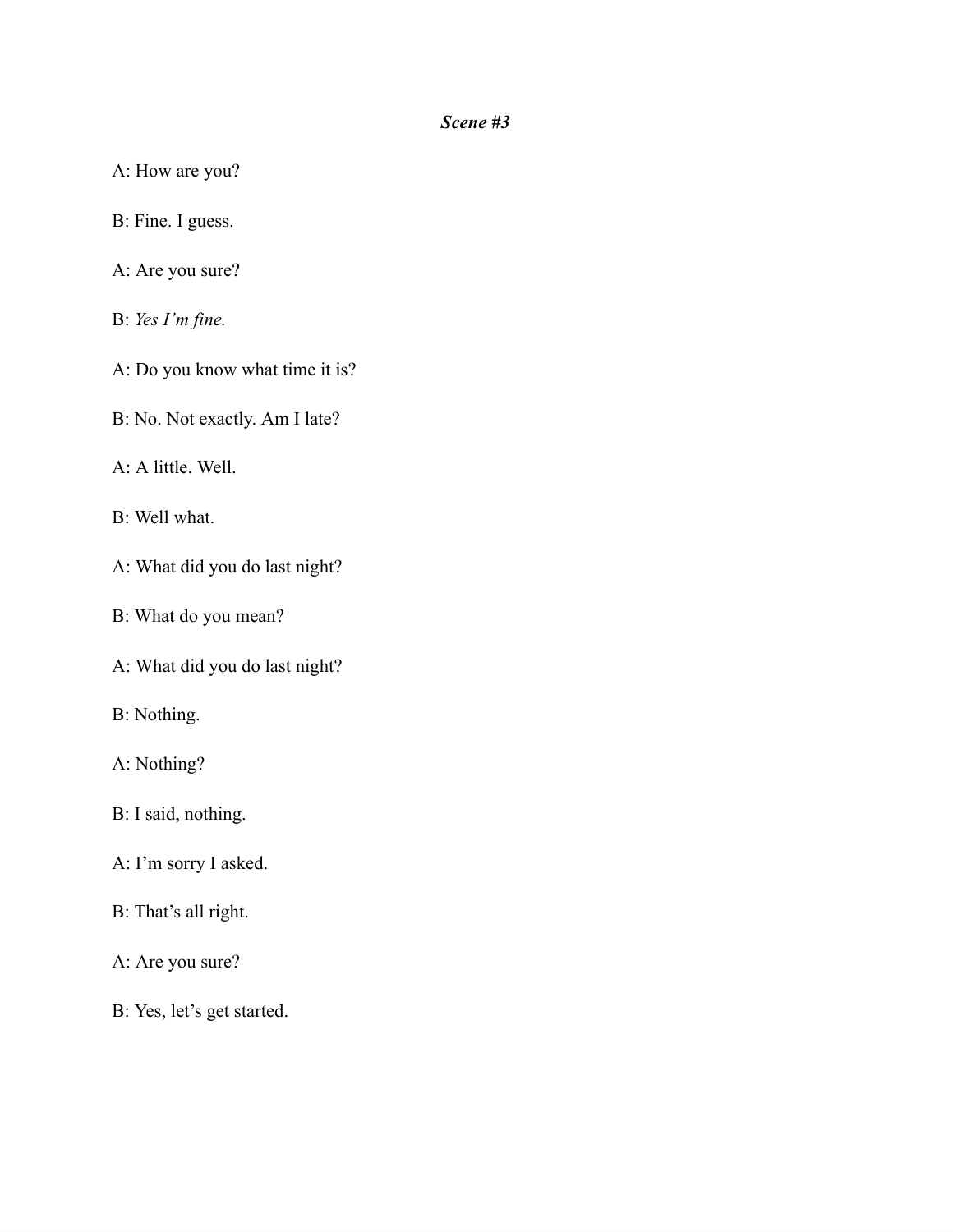## *Scene #4*

A: Hi.

B: Hello.

- A: Why did you do that?
- B: I didn't do anything.
- A: Yes. You did.

B: I did.

- A: What are you going to do about it?
- B: I don't know.
- A: You don't know.

B: Stop it.

- A: I'm leaving.
- B: No you're not.
- A: Yes, I am.
- B: Really.
- A: Yes. I can't stand it.
- B: Oh.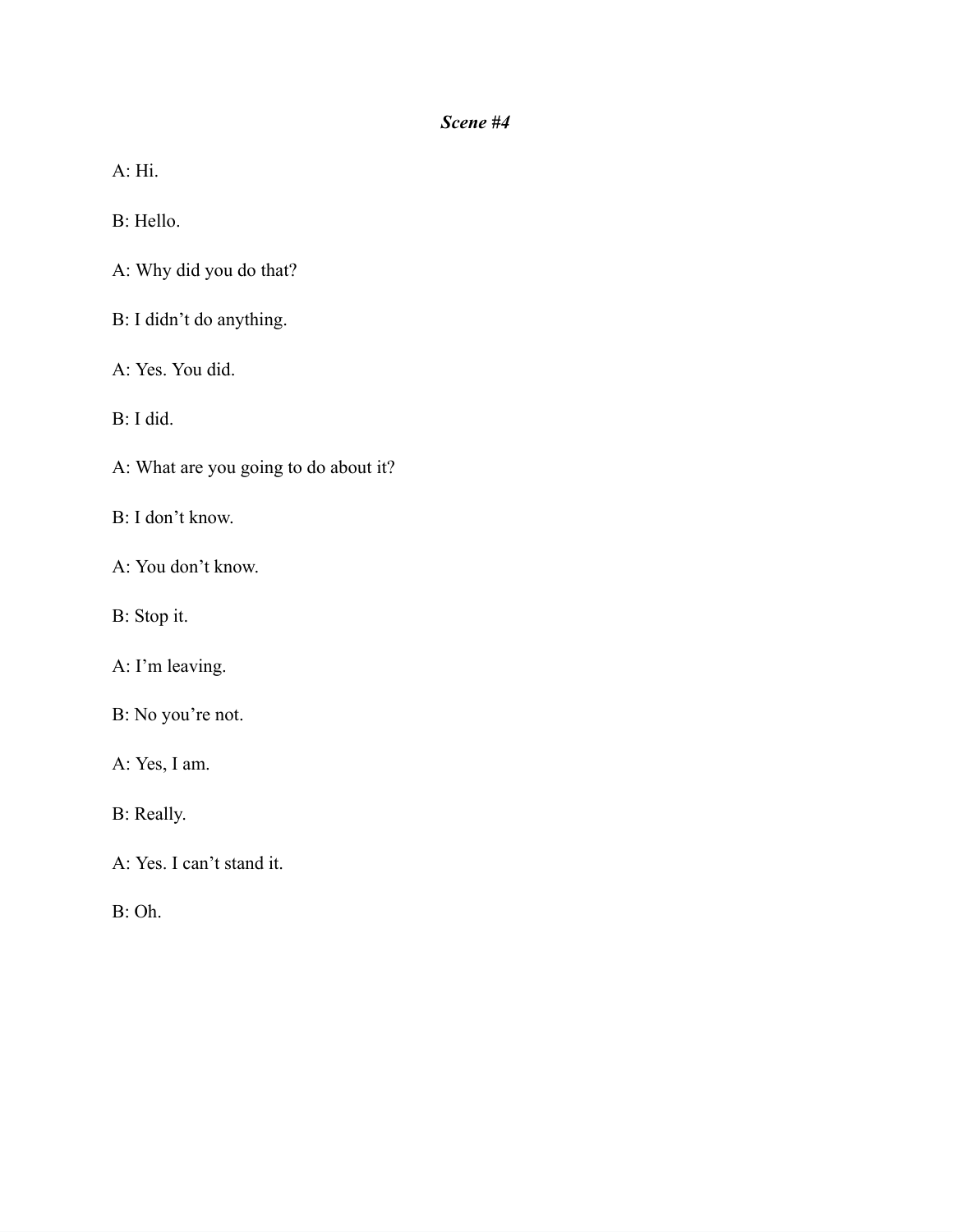## **Lesson 3 Character and Storyboard Worksheet**



Make sure to include a distinct beginning, middle, and end in your story. In each box, draw a sketch to show the progression of your story. You might also write a line or two of key dialogue for each box. Remember to include the rising action and climax in your sketches.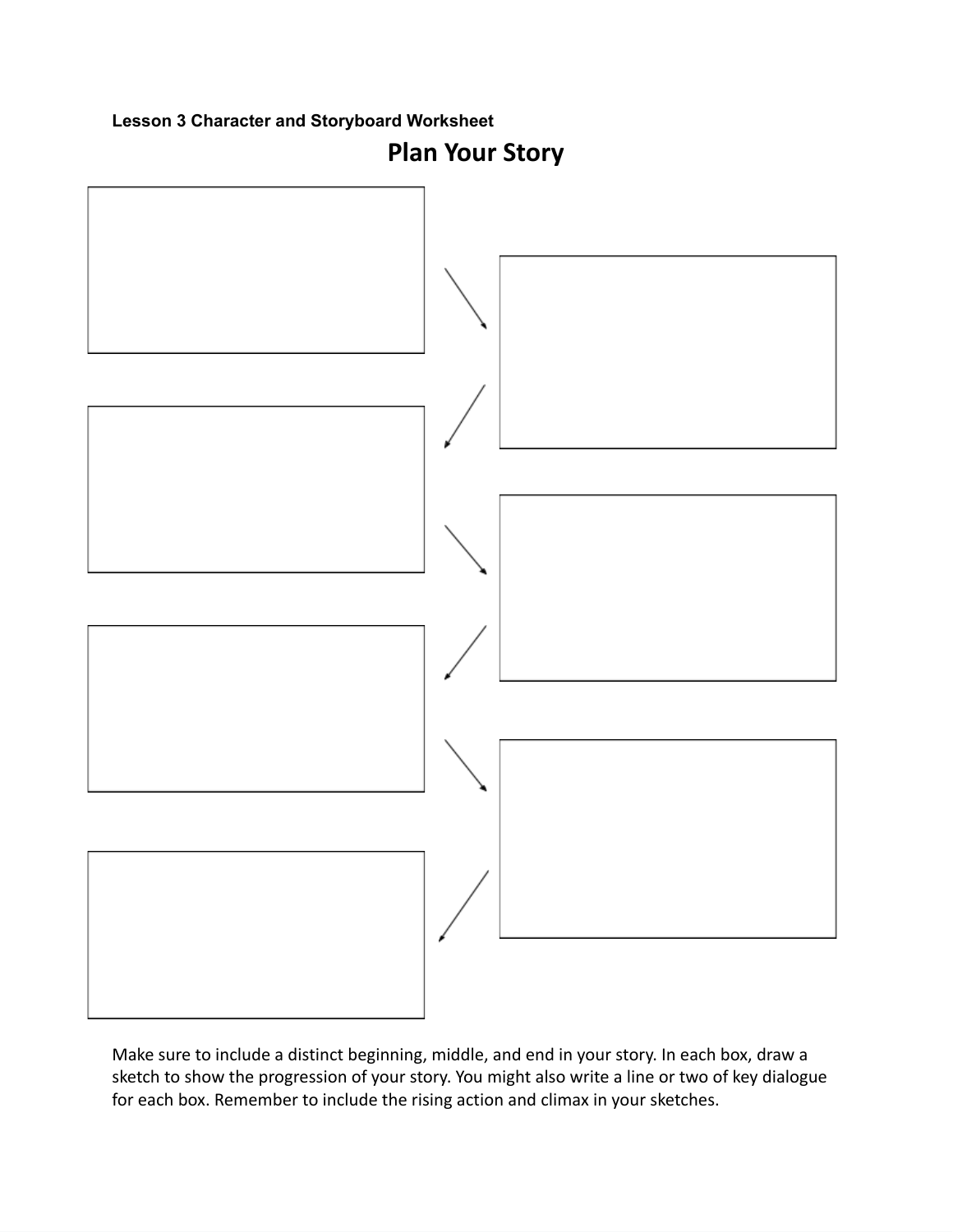## **Describe Your Character**

What is your character's personality like? What describes your character?

What is your character's social status? Are you wealthy, poor, or middle class?

What does your character look like?

What happens to your character in your story?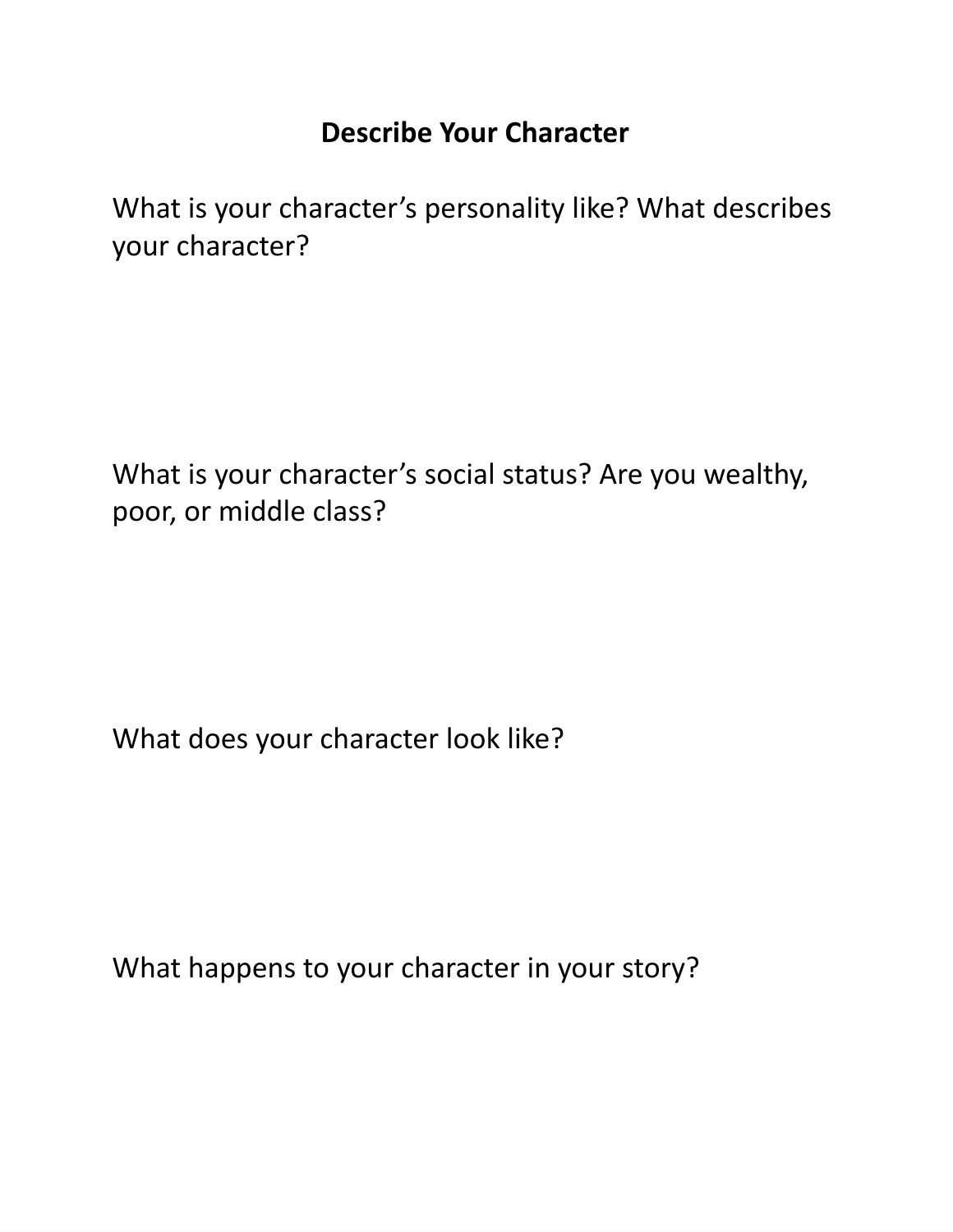#### **Lesson 5 - Quizzes and Rubrics**

#### **Canvas Quizzes**

#### **Terms Quiz**

Question #1 0.8 pts What is diction?

Question #2 0.8 pts What does it mean to project?

#### Question #3 0.8 pts

An actor walks onstage and is very upset in her voice because her character is angry. Which vocal term is the actor using?

- A. Pitch
- **B. Tone**
- C. Rate

#### Question #4 0.8 pts

An actor is creating a character of a little girl and uses a high voice for her character. Which vocal term is the actor using?

- **A. Pitch**
- B. Tone
- C. Rate

#### Question #5 0.8 pts

An actor walks on stage and talks very quickly because his character is in a big hurry. Which vocal term is the actor using?

- 1. Pitch
- 2. Tone
- **3. Rate**

#### **Reflection Quiz**

Question #1 2 pts

Give me an example of how you used the following terms in your recorded performance and explain how your choice supported your character. Make sure to write about each term.

- A) Tone
- B) Pitch
- C) Rate

Question #2 1 pts

Tell me if you had good diction and you projected well in your recorded performance. If you felt like you didn't, let me know how you are going to do that during rehearsal next class. (You will get full points based on a thoughtful answer. So if you didn't project and have good diction, you will still get full points if you make a specific goal for working on those terms).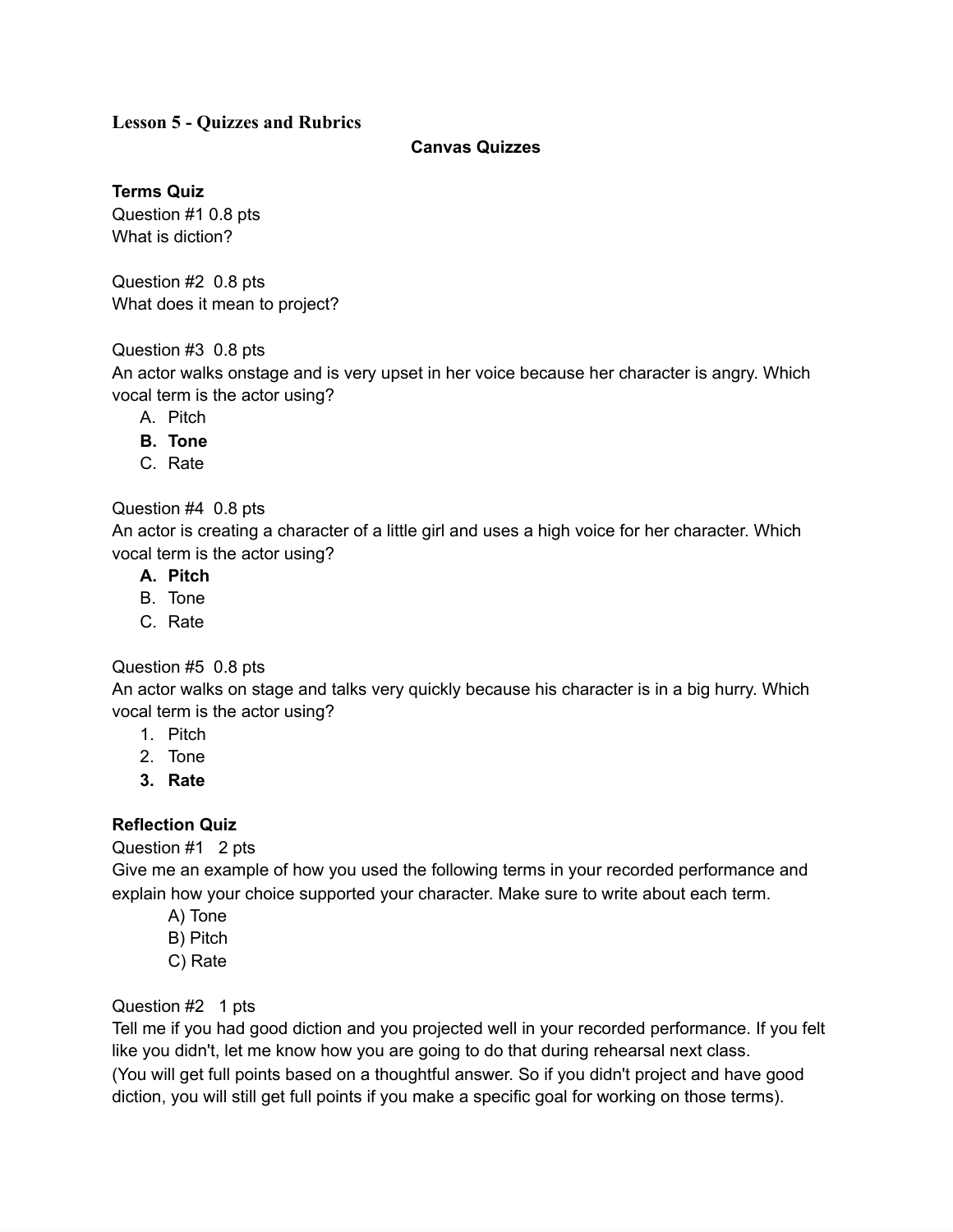#### Question #3 1 pts

Write a two sentence goal for your rehearsal next class. If you feel you did well in your performance today, tell me how you are going to stretch yourself to continue to improve. If you feel you didn't portray what you wanted to during your preview, tell me your goal of how you would like to improve.

|                    | 4 | w                                                                 |  |
|--------------------|---|-------------------------------------------------------------------|--|
| <b>Definitions</b> |   | The student<br>answers most<br>$(4/5)$ of the<br>terms correctly. |  |

**Terms Quiz Rubric**

| <b>Definitions</b> | The student<br>answers most<br>$(4/5)$ of the<br>terms correctly. |  |
|--------------------|-------------------------------------------------------------------|--|

| <b>Reflection Quiz Rubric</b>                                  |                |                                                                                                                                                            |                |   |  |
|----------------------------------------------------------------|----------------|------------------------------------------------------------------------------------------------------------------------------------------------------------|----------------|---|--|
|                                                                | $\overline{4}$ | 3                                                                                                                                                          | $\overline{2}$ | 1 |  |
| Question 1 -<br>Tone, Pitch,<br>and Rate                       |                | The student<br>gives an<br>example of how<br>they used each<br>term and it<br>mostly supports<br>their character<br>choices.                               |                |   |  |
| <b>Question 2 -</b><br><b>Projection and</b><br><b>Diction</b> |                | The student can<br>identify whether<br>or not they met<br>the standard of<br>diction and<br>project and<br>attempts to write<br>a goal for<br>improvement. |                |   |  |
| Question 3 -<br><b>Goals</b>                                   |                | The student<br>answers the<br>prompt with a<br>somewhat clear<br>goal for<br>improvement. It<br>might also be<br>one clear<br>sentence<br>instead of two.  |                |   |  |

#### **Reflection Quiz Rubric**